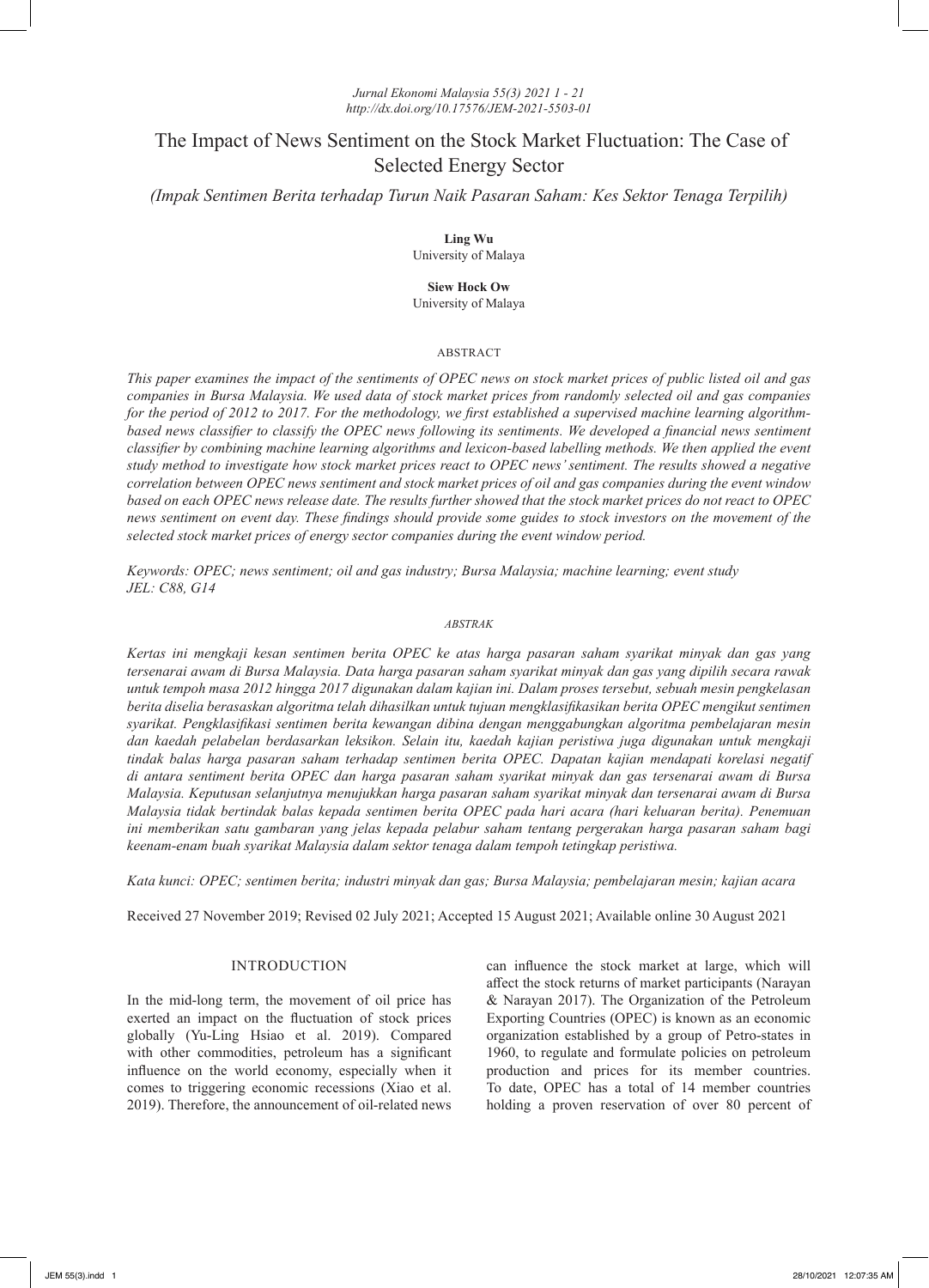global oil and accounting for 44 percent of global oil production (Ahmad 2016). It is widely acknowledged that oil supply and demand are known as the two most fundamental factors for oil prices. To address these issues, OPEC hold annual conferences among its members to make decisions on oil prices as well as oil productions. The announcements made through OPEC conferences are of vital importance to the global oil market (Razek & Michieka 2019). On this fact the OPEC exerts great influence on global oil prices, and its news announcements draws increasing attention from market participants as well as the research community. Understanding the pattern of fluctuation caused by OPEC news sentiments can provide crucial information to assist share market investors to make better investment decisions. By analyzing the news announcements released by OPEC, investors concerned with the crude oil markets may receive pivotal information on the market. (Al Rousan et al. 2018).

The efficient market theory (efficient market hypothesis) defines that the market is efficient when it has a great number of rational profit-maximizers actively involved. Since each player can access the information freely, the prices thus should reflect all known information (Fama 1970). A large number of studies, covering various aspects, have been conducted to test the efficient market theory. Some studies analyzed the market's reaction on the first few days following certain specific announcements. They established that financial assets quickly react to new information, which thus confirms the efficiency of the capital market (Khoj & Akeel 2020). It is a popular economic theory in the research field concerning impact of news sentiments on the stock market.

However, research is limited on fluctuation of stock prices for Malaysian public listed companies in the energy sector (Oil & gas), following impact of OPEC news announcements. This study is thus justified as Malaysia is not only a non-OPEC member but also a major oil-exporting country in South East Asia. The purpose of this paper is to investigate the impact of sentiments arising from OPEC news announcements on stock market prices of public listed oil & gas companies in Bursa Malaysia. The study will formulate an innovative sentiment classifier and apply event study methods to analyze the fluctuation of stock market prices. Our dataset comprises OPEC announcements released on the OPEC official website from June 2012 to December 2017.

The commonly-used techniques used for news sentiment analysis can be divided into two main categories – unsupervised lexicon-based approach and supervised machine learning-based approach. In the former approach, a dictionary of sentiment words is commonly used to count those sentiment or emotional words in the articles (Moreno-Marcos et al. 2018). In the latter, the articles' sentiment is analyzed by a machine

learning algorithm which is trained by manually or automatically labelling news data (Yadav et al. 2019). By combining the lexicon-based and machine learning approaches, classifiers have the potential to improve the performance of sentiment classification (Song et al. 2020). In this research, a supervised machine learning algorithm-based classifier is used to analyze the OPEC news' sentiment. The lexicon-based approach is applied in labelling the training data. Specifically, we applied the Loughran and McDonald's Financial Sentiment Dictionaries (Loughran & Mcdonald 2011) which contain sentiment words from the finance domain. Furthermore, to investigate the impact imposed by a certain event on stock market prices, the method of an event study is also applied in this investigation.

The research will make contributions in the following two areas: 1) By combining Loughran-McDonald Master Dictionary with Stochastic Gradient Descent machine learning algorithm, an innovative financial news sentiment classifier with relatively higher accuracy (70%) is formulated to analyze the sentiment of OPEC news announcements. 2) The results of the study potentially provide valuable information to investors to assist them in making a more informed investment decision based on these sentiments.

The rest of this paper is organized as follows: Section 2 presents the related literature. Section 3 focuses on the introduction of the data employed in this research. Section 4 describes the methodology used. The data implementation and estimation of the classifier are presented in Section 5. Section 6 contains research results. Finally, the study conclusion is given in Section 7.

# LITERATURE

Past empirical studies used the efficient market hypothesis in examining news impact on the capital market. Studies conducted by Engelberg et al. (2011) and Wisniewski et al. (2013) suggest that investors' sentiment is deeply influenced by news, which in turn, affects the price of the stock market. Their study applied the information efficiency of the efficient market hypothesis. Similarly, Uhl (2014) studied the impact of Reuters news' sentiment on Dow Jones industrial stock index and volume. He confirmed the impact of Reuters' sentiment on the stock market and noted that negative sentiments exerted greater impact. His study demonstrated that the market adjusts its prices based on newly released information. Further, Sorto et al (2017), studied 30 days of news on five companies traded in the Dow Jones Industrial Average (DJIA) and compared the ensuing news sentiment with the financial market data of selected companies. Their results demonstrated the information efficiency and unpredictability of the market, thus maintaining the efficient market hypothesis.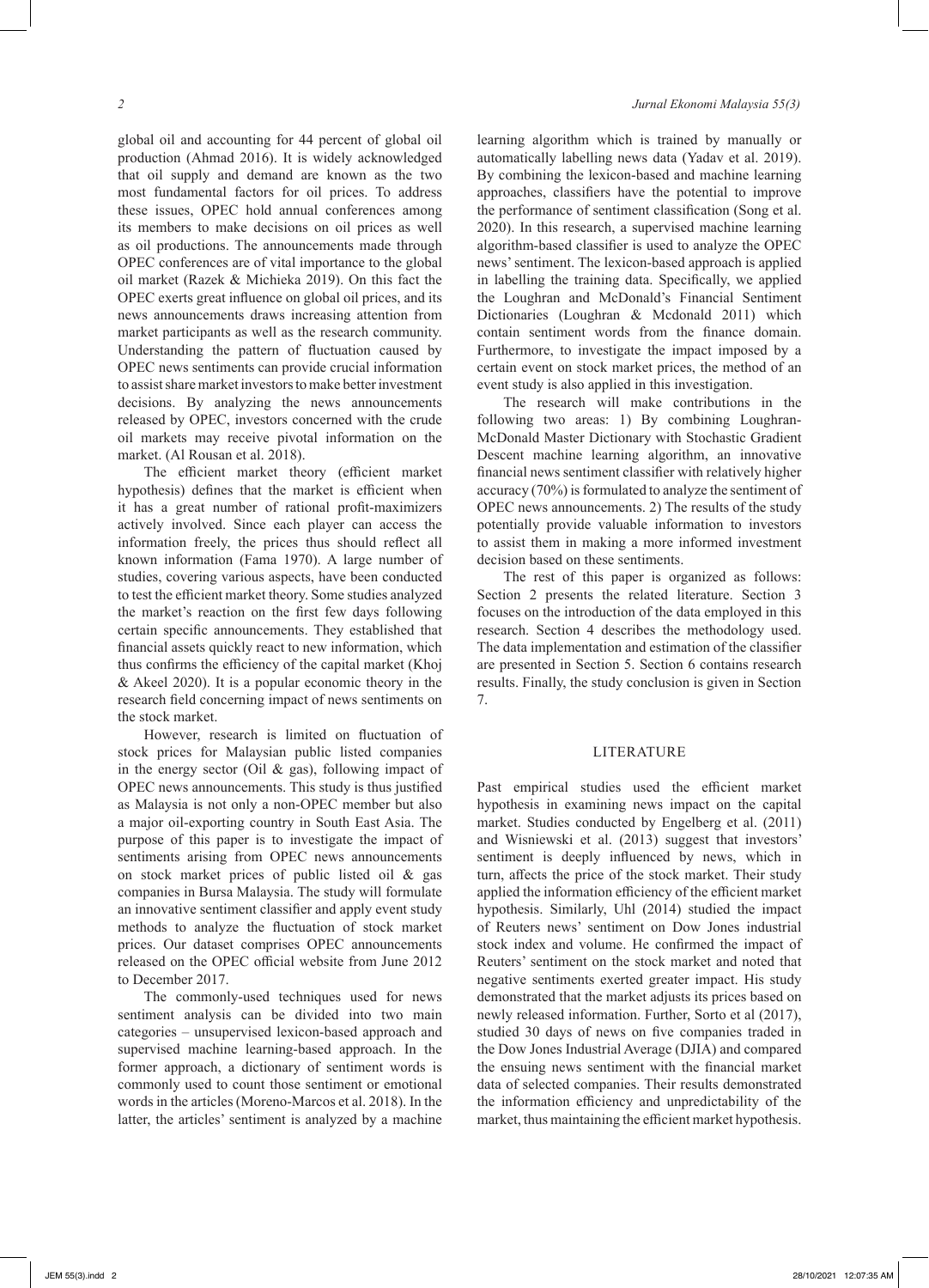Shantha Gowri and Ram (2019) examined news impact on individual's investment decisions, and concluded that the stock market reacts to all kinds of news such as macroeconomic, company and political. But the investment decision of individuals can be irrational due to its heuristic nature including biases attributed to differences in the researcher's personal background, cognitive inefficiency and mental frame. They also established that the efficient market hypothesis does not comply when cognitive informational inefficiency of investors cause their reaction or overreaction and under reaction. Bagh (2020) studied the exchange rate of the PKR/USD currency during the late nineties to early 2000. His result demonstrated that news sentiment has significant impact on exchange rates. He also observed that Pakistan's foreign exchange market was moving toward efficiency when the data was being collected.

In the last few decades, a number of studies have been conducted on OPEC news' impact on certain markets. The Hyndman (2008) study on OPEC announcements from August 1986 to September 2002 concludes that the announcements do affect the oil prices and stock returns in the global oil industry. Analysis on some cases in his study suggests that the fluctuation of abnormal returns affected by OPEC announcements can be ±5%. A study was conducted by Demirer and Kutan (2010), on the US Strategic Petroleum Reserve (SPR) and OPEC's announcements released between 1983 to 2008 on the spot and future oil prices. The results indicate that following the announcement, an abnormal return of the related markets witnessed apparent fluctuations. Conversely, the announcements from SPR did not show any influence on the abnormal returns. A similar study was conducted by Schmidbauer and Rösch (2012), on OPEC's production decisions from January 1986 to September 2009 and the WTI (West Texas Intermediate) daily oil prices. Their findings indicate strong evidence of OPEC's news effects on volatility which appear to be not significant when it comes to the decisions to increase production, but the impact was however shown highly pronounced in the case of decisions to cut or maintain the production level. Nevertheless, a study conducted by Mensi et al (2014) on the volatility of oil market prices and the price of crude oil based on OPEC announcements released between May 1987 to December 2012 demonstrated that the OPEC announcements on "cut" and "maintain" decisions on oil production have a great impact on the returns and volatility of crude oil markets. However, Loutia et al (2015), investigated the effect of OPEC production decisions (increase, cut, maintain) on both WTI and Brent crude oil prices between March 1991 and February 2015. Their findings suggest that the OPEC announcements vary across periods (pre- or postannouncement), production decisions and oil prices. Narayan and Gupta (2015) carried out an extensive study by employing monthly oil price data for over one

century (1859-2013). The results indicate that oil price is regarded as an important variable for the prediction of stock returns and there is apparent evidence of nonlinear predictability. Similarly, the study by Croese (2015) on OPEC news announcements' impact on European oil firm's stock return suggests comparable findings. Furthermore, recent research which analyzed OPEC news data from 2003 to 2014 indicates that negative news produce positive effects on the stock market returns of US energy companies (Gupta & Banerjee, 2018).

The approaches mentioned in the literature regarding news impact on the stock market are different in three aspects: i) Feature processing (a process to generate information which can be analyzed based on the given data); ii) machine learning algorithm which is used to classify the text based on the output of feature processing; and iii) data set from a certain field which consists of two parts; the news textual data and the corresponding data on the reaction of the stock market (Chatzis et al., 2018). Detailed methods applied in this research can be found in the 'Methods' section of this paper.

In a nutshell, the validity of efficient market theory to different studies may vary and even if these seek for the truth behind the efficient market theory, no final conclusion was derived (Ali et al., 2018). In addition, although these past studies have established the impact of OPEC news on various markets, studies on how stock market prices, of Malaysian oil & gas companies, react to OPEC news sentiment is still substantially limited.

# DATA

Historical statistical data related to stock market prices employed in this research were sourced from proven reliable dataset for financial research - namely, the website of Yahoo Finance (The historical stock prices data is retrieved from https://finance.yahoo.com/lookup). Also, simple random sampling was used to generate the suitable dataset. This sampling method not only has the highest generalizability but also gives the least bias (Qiu et al. 2020). The selection of sample size followed Sorto et al. (2017) who predicted the fluctuation of financial markets based on news sentiment, and Azman Firdaus (2016) who studied environmental reports from Malaysian oil & gas companies from the aspect of linguistic. A total of six companies were randomly selected from 28 oil & gas companies listed on the Main Market Board of Bursa Malaysia for a study on the fluctuation of their stock market prices under the impact of OPEC news sentiments. With the fact that some of the data were related to historical stock market prices that can only be traced back to 2012, this study thus spanned six years' data (2012 to 2017). Table 1 illustrates details of the selected companies for the study.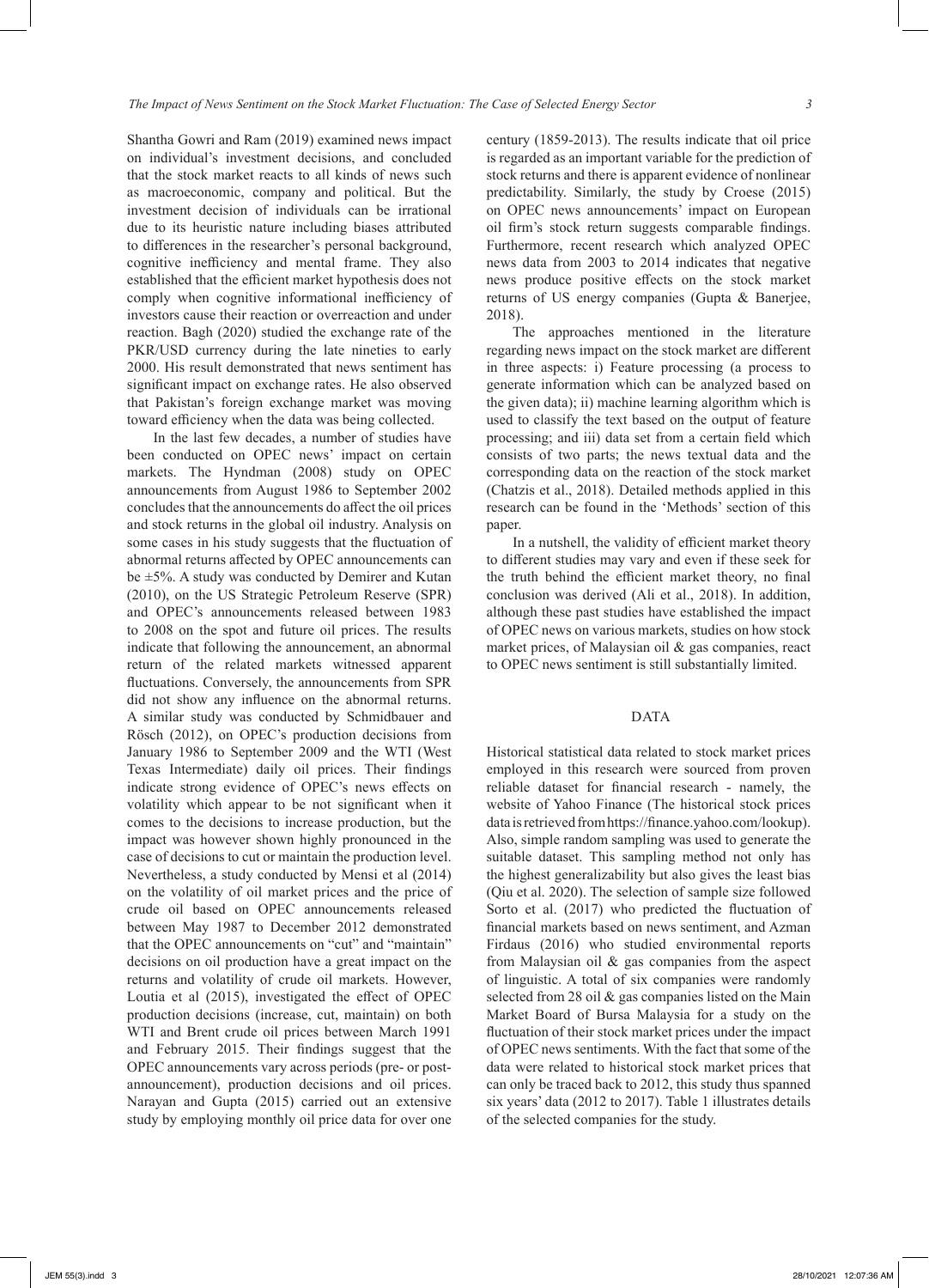| NО | Name of Company                             | Stock Code | Sector | Established Year |
|----|---------------------------------------------|------------|--------|------------------|
|    | Petron Malaysia Refining & Marketing Berhad | 3042       | Energy | 1893             |
|    | Heng Yuan Refining Company Berhad           | 4324       | Energy | 1960             |
|    | Bumi Armada Berhad                          | 5210       | Energy | 1995             |
|    | Hibiscus Petroleum Berhad                   | 5199       | Energy | 2007             |
|    | Sumatec Resources Berhad                    | 1201       | Energy | 1979             |
|    | Sapura Energy Berhad                        | 5218       | Energy | 2012             |
|    |                                             |            |        |                  |

TABLE 1: The list of stock market prices companies dataset

In addition, two textual data sets were employed in this study. The first was sourced from the official press release column on the OPEC official website. The OPEC news textual data set comprised a total of 116 news articles that were published on the 'Press Release' column of the official website (https://www.opec.org/ opec\_web/en/press\_room/28.htm), from 2012 to 2017. The dataset was established to provide a relevant source of OPEC news for the analysis of the news-based sentiments.

The other textual data set was from a Wall Street Journal news articles data set (Chen 2017), which was established through compiling news articles released in the 'Markets' column on the news website (https:// www.wsj.com/news/markets) spanning 2017-06-07 to 2017-07-26. It contained a total of 2,062 financial news articles, which were adapted for further processing into training data for machine learning algorithms. This data set was used to provide sufficient words for the training as related to financial news sentiment.

#### METHODS

This research contains two parts: 1) textual data processing and classification which uses lexicon-based labeling and Machine learning algorithms, and 2) stock markets statistical data analysis using event study methods.

#### LEXICON-BASED LABELLING

The sentiments of one word may vary following the different background of the text (Arif et al. 2018). For instance, in the general dictionary, the word 'climb' has neutral sentiment, but it has positive sentiment in financial articles (Mikolov et al. 2013). Thus, Loughran and McDonald's Financial Sentiment Dictionaries (Loughran & Mcdonald 2011), which is specifically built for the analysis on the sentiment of financial news, is employed in labelling the financial news texts. In this approach, each word in the sentence is analyzed by comparing it to the existed sentiment words in the dictionary, whether it's positive, negative or neutral. The sentences' sentiment is estimated by the difference in counts between the positive words and negative words.

Since the lexicon-based sentiment analysis approach determines the sentiment of the text by detecting those sentiment lexicon words in the text (Khoo & Johnkhan 2018)Multi-perspective Question Answering (MPQA. In this research, the lexicon-based sentiment analysis is applied to label the training textual data for the machine learning classifiers. The Loughran and McDonald's Financial Sentiment Dictionaries is used for preprocessing the textual data for two reasons: 1) The textual data needs to be labelled with its sentiments so it can be further processed and applied to train the machine learning classifiers. 2) Comparing to manually labelling, using lexicon-based labelling is much more efficient. 3) The lexicon resource from financial domain can enhance the accuracy of machine learning classifiers for this research.

# MACHINE LEARNING ALGORITHMS

Machine learning algorithms, to make computers learn from experience, is one of the most rapidly developing techniques which settles in the intersection research field of statistics and computer science (Bonaccorso 2018). It has developed a deep diversity due to its aim to solve a variety of problems and to cover a wide variety of different kinds of data (Ayyadevara 2018).

There are mainly three categories of machine learning algorithms, supervised machine learning algorithms, unsupervised machine learning algorithms and reinforcement learning algorithms. In supervised machine learning algorithms, each instance in the dataset is labelled with known classifications. Otherwise, without those labels, it's called unsupervised machine learning (Bonaccorso 2018). By applying unsupervised learning, researchers aim to find out the unknown but useful classes of items (Alloghani et al. 2020). On the contrary, supervised machine learning, aims to train the learner with known features and labels. There is also another kind of machine learning algorithm called reinforcement learning. Reinforcement learning algorithms' training data is provided by the external trainer. Its training data is a scalar reinforcement signal which constantly returns the measure of the system's performance. Therefore, the learner can discover which action has the best result by trying each action in turn (Sutton & Barto 2018).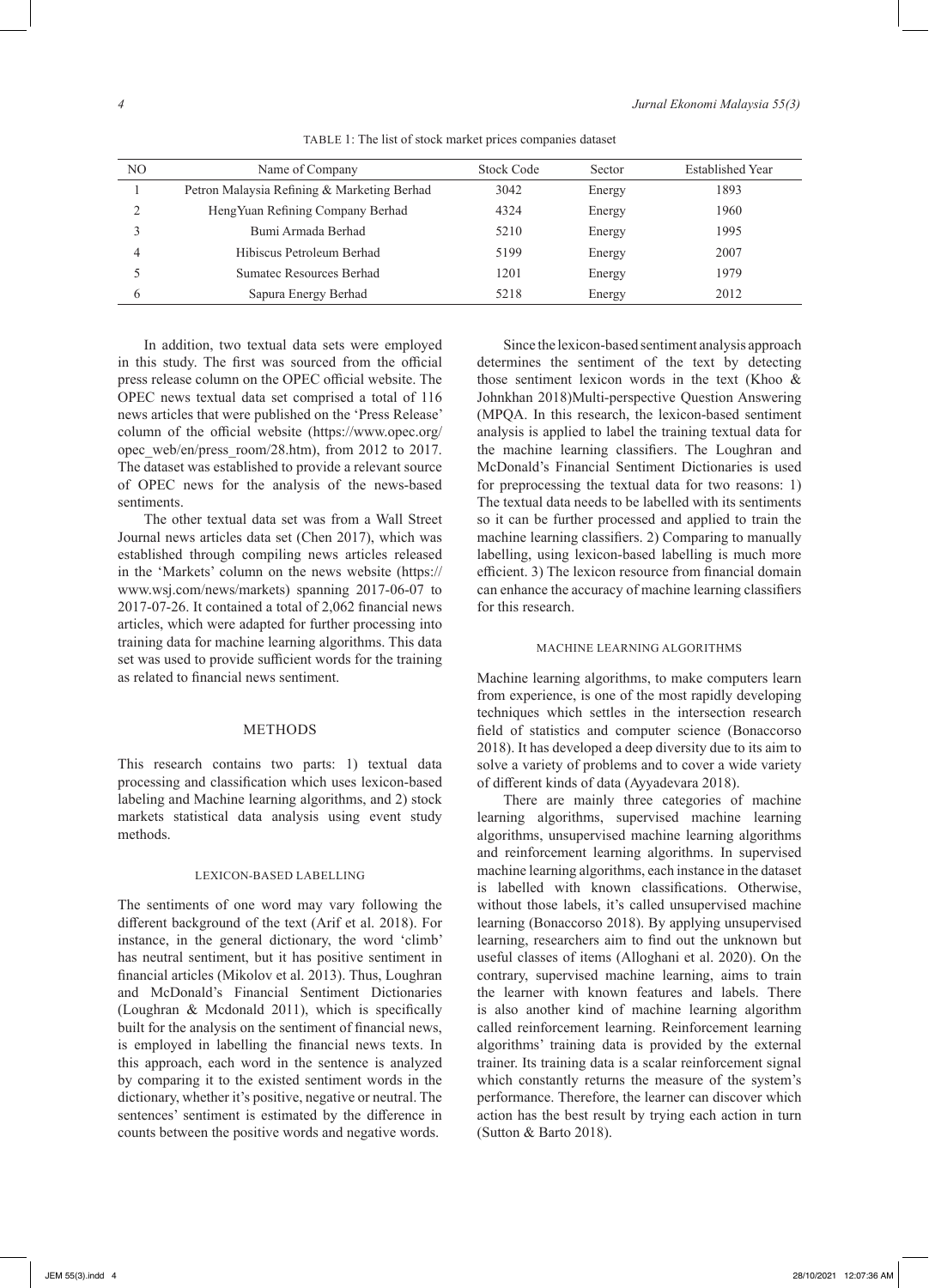This research applied the supervised machine learning algorithms to build the classifier for the OPEC news texts. Supervised machine learning algorithms involve analyzing the labelled data and generally form the predictions by learned features.

# EVENT STUDY METHOD

There are mainly two kinds of information that may lead to the fluctuation in stock market prices—the information that is released by a company, such as a dividend announcement or personnel change announcement, and the information that is likely to impose an impact on the stock market prices, such as big flaw reported found in the product and influential news from third parties (Akita et al. 2016). To investigate whether OPEC news sentiments have an impact on the selected energy sector (oil & gas) companies share market prices, the event study method is applied in this research. This method was initially introduced in 1969 (Fama et al. 1969). And it is a technique of statistical analysis which aims to estimate the reaction of the stock market to certain events, such as important personnel announcement of the company, mergers, dividend announcements and so on (Sorescu et al. 2017).

For event study, there are two crucial parameters, event window and estimate period. The former decides on how many days share market prices data should be analyzed based on the event date. Proper event window can not only include the impact of analyzed events but also avoid the influence of other irrelevant events. Therefore, a suitable event window should ensure a reliable result of the analysis. When it comes to studying impact of certain event on share market prices, the event window will vary based on the difference inherent in those events (Nisar & Yeung 2018).

The choice of event window in fact may differ among different studies, and there are no formal rules in choosing it. This research adopts event window length of 5 trading days, before and after the event day, from a related research titled "Do OPEC announcements influence oil prices?" (Loutia et al. 2015). The same

event window is also applied in related studies conducted by Horan et al (2004) and Bina and Vo (2007). In this research therefore, the event window includes 5 trading days after and 5 trading days before the event date, and an event window of 11days including the even day.

In addition, the estimated period decides on how many days the share market price data should be included to calculate the expected return. The estimated period should exclude the event window so that the expected return is not affected by the event. Similar to the event window, there is no exact procedure for estimating the best period. Since the stock market prices in the energy sector (oil & gas) companies may greatly fluctuate, the estimated period cannot be too long, otherwise, it does not reflect the influence of OPEC news announcements. On the other hand, if the estimation period is too short, there would not be enough observations for an adequate estimation of the model (Yu & Huarng 2020).

Since the estimation period of 30 days is a common choice in the literature, this study will also adopt the same 30 trading days prior to the starting day of the event window for the estimation period (Philipp & Andre 2016). The expected return is the mean of daily return over the estimation period (Chen & Hwang 2019). Figure 1 illustrates how the event method is applied in the study.

### RESEARCH DESIGN

Based on the generated data sets and chosen techniques applied in this research, the research design is shown as Figure 2.

#### DATA ANALYSIS

Textual data and historical stock market data are analyzed separately. According to the accuracy score of the machine learning classifier and the regression analysis of OPEC announcement sentiments, and the fluctuation of selected oil & gas companies' stock market prices, findings of the research can be generated.



FIGURE 1. Event study methods used in this research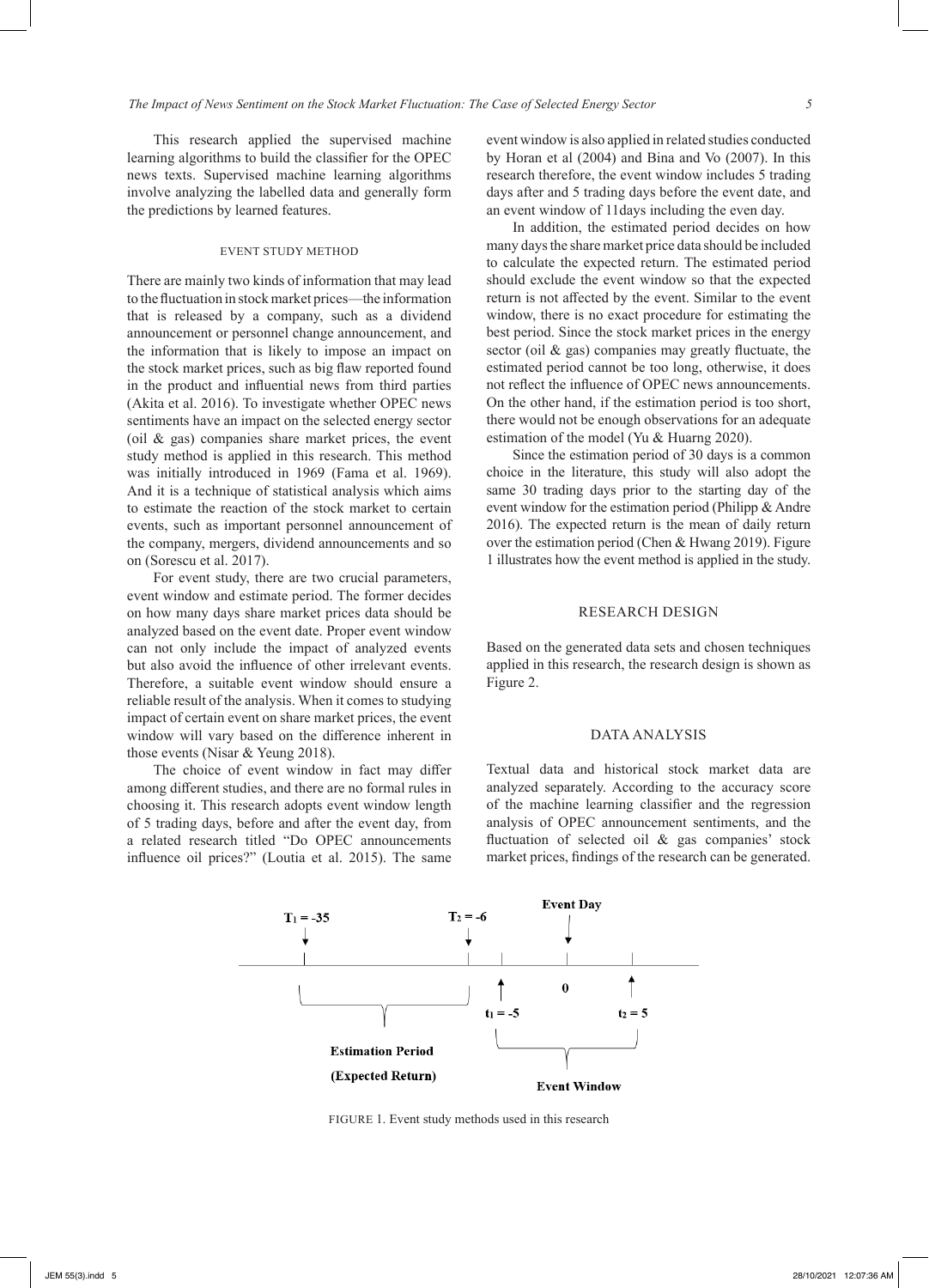

FIGURE 2. Research design

# PREPARATION OF TRAINING DATA

In this study machine learning classifiers were developed to classify the OPEC news. The textual data sourced from the Wall Street Journal news was initially processed for the purpose of raining the classifiers of machine learning. In the data set a total of 2,062 financial news articles were available and these were broken down into 37,452 sentences. Once each sentence was tokenized, the Loughran and McDonald Financial Sentiment Dictionaries (Loughran & Mcdonald 2011) was applied to analyze the sentiment of the sentence.

Each word in the sentence was compared with those in the said dictionaries (Loughran & Mcdonald 2011). The calculation of sentiment for the whole sentence was then carried out according to the number of positive and negative word, using the evaluation method named relative proportional difference (Will et al. 2011). The calculation formula of this method is as follows.

$$
S = (P-N) / (P+N)
$$
 (1)

In this formula, S refers to the sentiment score of the sentence, P denotes the number of positive word and N represents the number of negative words. The result in S ranges from -1 to 1. If S=0, it indicates that the sentiment of the sentence is neutral. If  $S > 0$ , it means that the sentiment of the sentence is positive. Otherwise, the sentiment is negative.

Based on the results obtained from lexicon-based sentiment analysis mentioned above, these sentences are further labeled with '-1', '1' and '0' to represent its sentiment whether it's 'negative', 'positive' or 'neutral'. It is proven that imbalanced data can lead to different prediction confidence of the different classes in the

target domain (Krawczyk 2016). To balance the training data, the study then randomly chooses the same number of sentences in each category of sentiment from the total 37,452 labelled sentences. We employ a total of 12,000 sentences which consists of 4,000 sentences for each kind of sentiment, to train the machine learning classifiers.

After labelling every sentence with its sentiment, from the financial news articles on Wall Street Journal, the methods of bag-of-words representation, stop words removal and TF-IDF feature processing are then adopted. This serves to weigh the value of sentiment words for the whole data set and transfer the textual data to numerical data based on its weight. After experiencing the procedures of feature processing, the financial news textual data of the Wall Street Journal is then processed as a proper training data set for the algorithms of machine learning.

#### TEST OF MACHINE LEARNING ALGORITHMS

To find out which supervised machine learning algorithm-based classifier shows better performance, multiple supervised machine learning algorithms-based classifiers are tested separately. Table 2 shows the classification report obtained from the differently tested classifiers.

Each classifier's accuracy score is shown in Figure 3.

#### CLASSIFICATION OF OPEC NEWS

Based on performance results of different supervised machine learning algorithms mentioned above, it was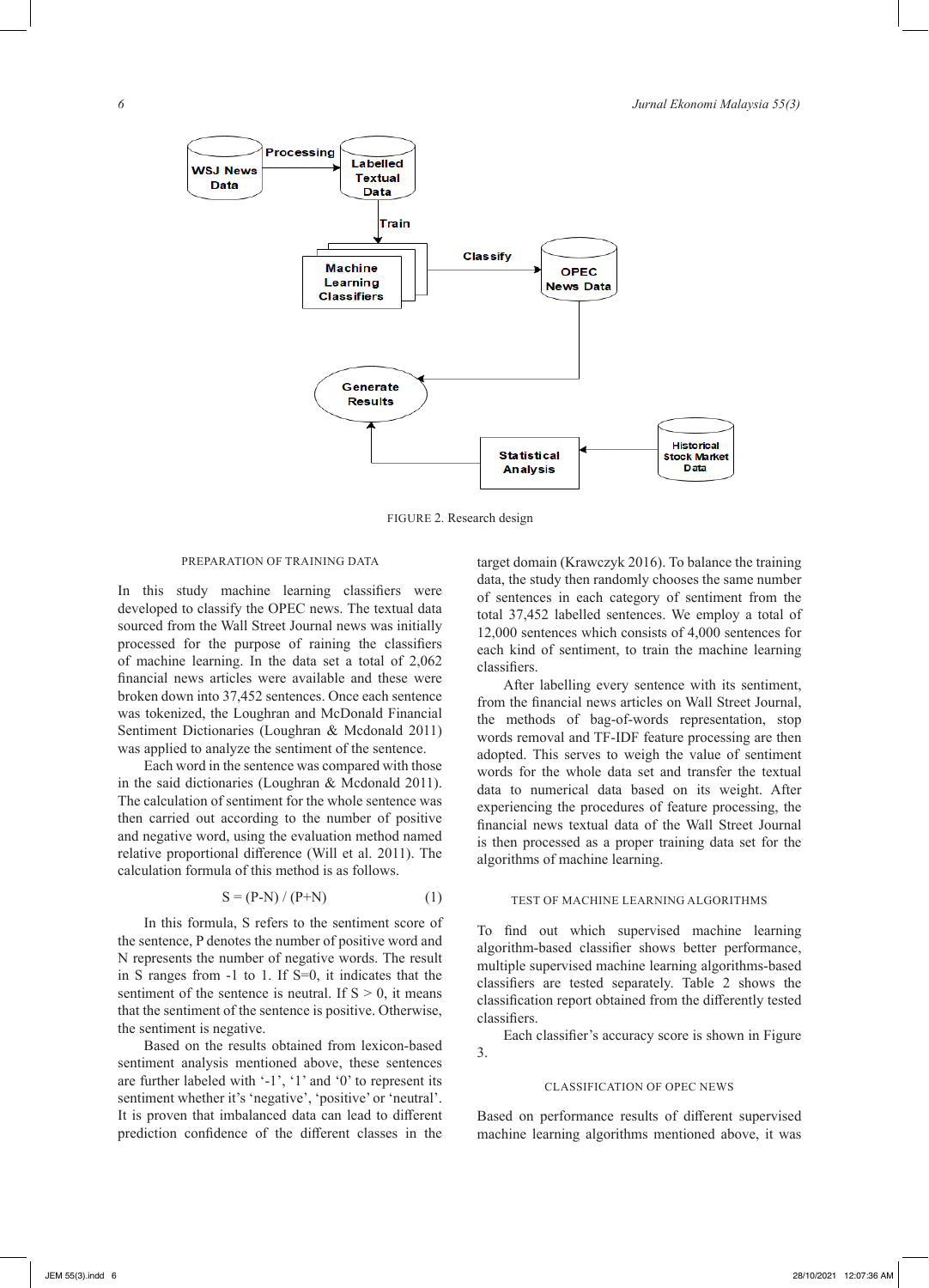| Classifier                         | Sentiment (S)    | Precision | Recall | F1-Score | Support |
|------------------------------------|------------------|-----------|--------|----------|---------|
| <b>Stochastic Gradient Descent</b> | $-1$             | 0.71      | 0.72   | 0.71     | 803     |
| Classifier                         | $\mathbf{0}$     | 0.61      | 0.63   | 0.62     | 792     |
|                                    | 1                | 0.79      | 0.75   | 0.77     | 806     |
| Gaussian Naïve Bayes Classifier    | $-1$             | 0.55      | 0.50   | 0.52     | 815     |
|                                    | $\mathbf{0}$     | 0.43      | 0.52   | 0.47     | 780     |
|                                    | 1                | 0.56      | 0.51   | 0.53     | 806     |
| Multinomial Naïve Bayes Classifier | $-1$             | 0.68      | 0.75   | 0.72     | 815     |
|                                    | $\mathbf{0}$     | 0.65      | 0.42   | 0.51     | 780     |
|                                    | 1                | 0.67      | 0.83   | 0.74     | 806     |
| Complement Naïve Bayes Classifier  | $-1$             | 0.61      | 0.71   | 0.66     | 803     |
|                                    | $\mathbf{0}$     | 0.58      | 0.34   | 0.43     | 792     |
|                                    | 1                | 0.62      | 0.78   | 0.69     | 806     |
| Bernoulli Naïve Bayes Classifier   | $-1$             | 0.74      | 0.25   | 0.37     | 803     |
|                                    | $\boldsymbol{0}$ | 0.38      | 0.87   | 0.53     | 792     |
|                                    | 1                | 0.67      | 0.27   | 0.39     | 806     |
| Support Vector Classifier          | $-1$             | 0.73      | 0.61   | 0.67     | 803     |
|                                    | $\boldsymbol{0}$ | 0.53      | 0.71   | 0.61     | 792     |
|                                    | 1                | 0.80      | 0.68   | 0.74     | 806     |
| Random Forest Classifier           | $-1$             | 0.71      | 0.38   | 0.50     | 803     |
|                                    | $\boldsymbol{0}$ | 0.43      | 0.79   | 0.56     | 792     |
|                                    | 1                | 0.78      | 0.52   | 0.62     | 806     |

TABLE 2. Classification report of tested supervised machine learning classifiers



FIGURE 3. Accuracy score of each classifier

shown that Stochastic Gradient Descent Classifier (SGDC) outperforms other tested supervised machine learning algorithms. In consequence, the SGDC machine learning classifier was adopted in this study to classify the sentiments of OPEC news announcements. The machine analyzed each sentence in every OPEC news article, followed by tagging '-1' which stands for negative, '0' for neutral and '-1' represents negative. As mentioned earlier in section 4.1, the sentiment in

the article was calculated by the evaluating method of relative proportional difference. The formula *(1)* is applied here as well*.* For calculating the sentiment of the article, P refers to the number of positive sentences in the article and N denotes the number of negative sentences. As such, the result obtained for each article may range from -1 to 1.

Table 3 shows the sentiment results obtained from OPEC news announcement from 2012 to 2017.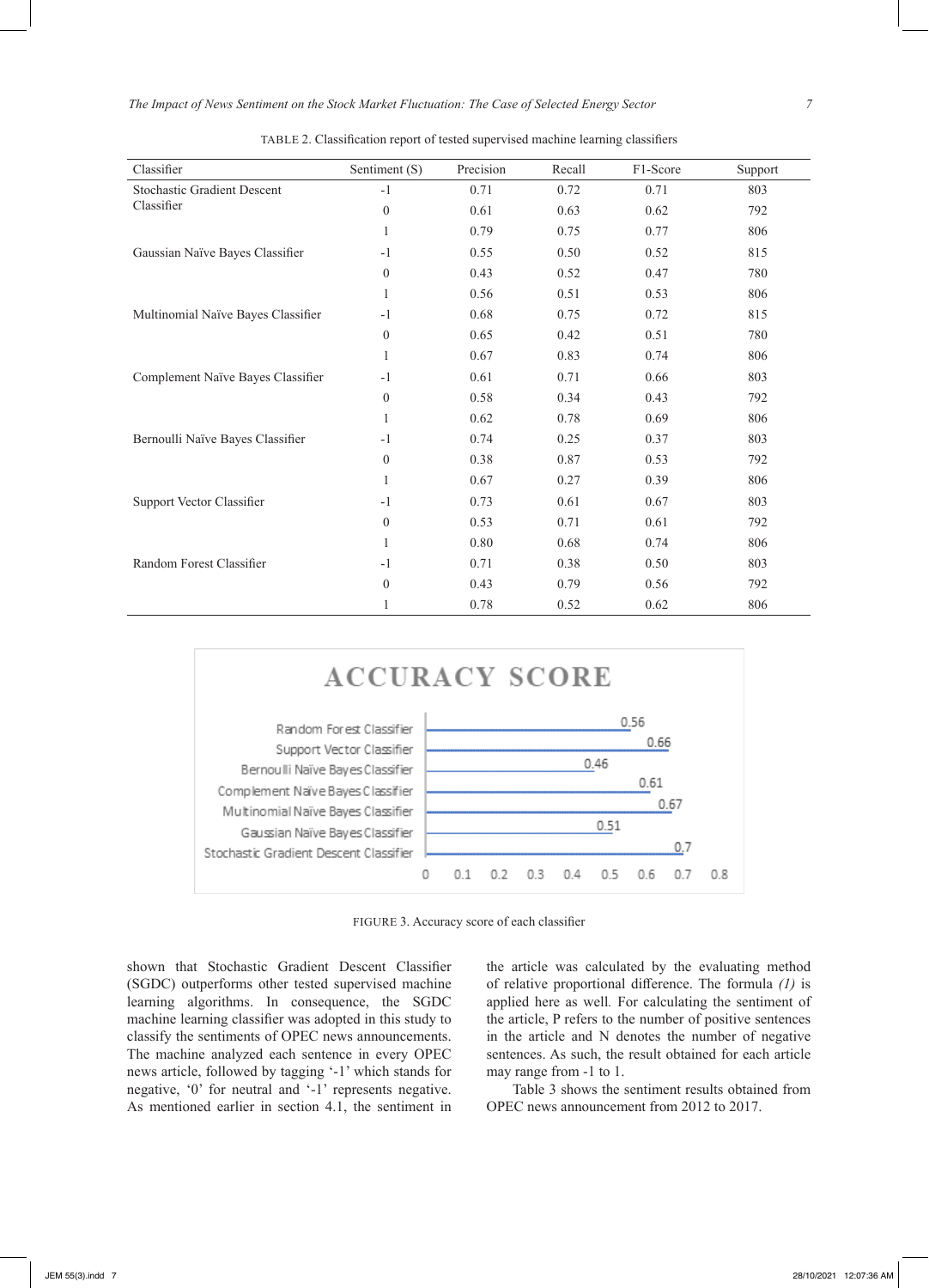| Event Day  | Sentiment | Event Day  | Sentiment | Event Day  | Sentiment | Event Day        | Sentiment | Event Day  | Sentiment | Event Day  | Sentiment |
|------------|-----------|------------|-----------|------------|-----------|------------------|-----------|------------|-----------|------------|-----------|
| 2012-06-14 | $-0.5$    | 2014-10-02 | $-0.75$   | 2016-09-09 | $-0.14$   | 2016-12-15       | $-0.25$   | 2017-04-24 | $-0.2$    | 2017-09-05 | $-0.25$   |
| 2012-06-28 | 0.33      | 2014-11-27 | $-0.67$   | 2016-09-26 | $1.00\,$  | 2016-12-16       | 0.25      | 2017-04-27 | 0.09      | 2017-09-06 | 0.00      |
| 2012-07-16 | 0.20      | 2015-02-05 | $-0.33$   | 2016-09-28 | $-0.33$   | 2017-01-08       | 0.50      | 2017-04-28 | 0.20      | 2017-09-14 | 0.20      |
| 2012-09-25 | 0.00      | 2015-06-04 | 0.33      | 2016-10-14 | $-0.57$   | 2017-01-11       | 0.56      | 2017-05-22 | 0.00      | 2017-09-15 | $-0.33$   |
| 2012-09-27 | $-0.42$   | 2015-06-05 | $-0.08$   | 2016-10-18 | $-0.43$   | $2017 - 01 - 14$ | $-0.41$   | 2017-05-24 | $-0.50$   | 2017-09-22 | 0.56      |
| 2012-10-04 | 0.43      | 2015-06-24 | $-0.40$   | 2016-10-19 | $-0.33$   | 2017-01-17       | $-0.23$   | 2017-05-25 | $-0.42$   | 2017-09-28 | $-1.00$   |
| 2012-12-12 | 0.17      | 2015-07-30 | 0.60      | 2016-10-24 | 0.33      | 2017-01-22       | $-0.22$   | 2017-05-31 | 0.14      | 2017-09-29 | $-0.60$   |
| 2013-03-21 | 0.20      | 2015-09-01 | $-0.33$   | 2016-10-26 | $-0.65$   | 2017-02-07       | $-0.14$   | 2017-06-01 | $-0.75$   | 2017-10-10 | 0.43      |
| 2013-05-31 | $-0.25$   | 2015-09-08 | $-0.60$   | 2016-10-29 | $0.60\,$  | 2017-02-08       | 0.00      | 2017-06-09 | 0.50      | 2017-10-21 | 0.43      |
| 2013-07-29 | $-0.20$   | 2015-12-04 | $-0.67$   | 2016-11-02 | $-1.00$   | 2017-02-14       | $-0.40$   | 2017-06-13 | $-0.78$   | 2017-10-24 | 0.20      |
| 2013-10-24 | $-0.33$   | 2015-12-18 | 0.33      | 2016-11-05 | $0.00\,$  | 2017-02-15       | 0.17      | 2017-06-22 | 0.20      | 2017-11-07 | 0.25      |
| 2013-11-08 | 0.33      | 2016-03-21 | 0.00      | 2016-11-07 | $-0.45$   | 2017-02-21       | 0.00      | 2017-06-26 | $-0.20$   | 2017-11-30 | $-0.27$   |
| 2013-11-11 | 0.11      | 2016-06-02 | $-0.23$   | 2016-11-08 | 0.40      | 2017-02-24       | $-0.67$   | 2017-07-18 | $-0.20$   | 2017-12-0  | $-0.05$   |
| 2013-12-04 | $-0.17$   | 2016-06-22 | $-0.40$   | 2016-11-17 | 0.20      | 2017-03-06       | 0.00      | 2017-07-23 | $-1.00$   | 2017-12-13 | 0.43      |
| 2014-03-31 | 0.50      | 2016-06-30 | $-0.60$   | 2016-11-19 | $-0.14$   | 2017-03-10       | 0.22      | 2017-07-24 | 0.11      | 2017-12-20 | 0.40      |
| 2014-04-30 | 0.33      | 2016-08-01 | $-0.50$   | 2016-11-21 | $-0.43$   | 2017-03-11       | $-0.40$   | 2017-07-29 | $-0.52$   | 2017-12-2  | $-0.33$   |
| 2014-06-11 | $-0.56$   | 2016-08-04 | 0.25      | 2016-11-30 | $-0.29$   | 2017-03-16       | 0.14      | 2017-08-02 | $-0.56$   |            |           |
| 2014-06-24 | $-0.10$   | 2016-08-08 | 0.33      | 2016-12-10 | $-0.33$   | 2017-03-26       | 0.30      | 2017-08-08 | $-0.60$   |            |           |
| 2014-07-18 | $-0.27$   | 2016-09-05 | $-0.80$   | 2016-12-13 | $-0.09$   | 2017-04-04       | 0.54      | 2017-08-14 | $-0.72$   |            |           |
| 2014-09-16 | 0.60      | 2016-09-06 | $-0.75$   | 2016-12-14 | $-0.27$   | 2017-04-11       | 0.60      | 2017-08-24 | $-0.14$   |            |           |

TABLE 3. Sentiment score obtained from the OPEC news announcements collected TABLE 3. Sentiment score obtained from the OPEC news announcements collected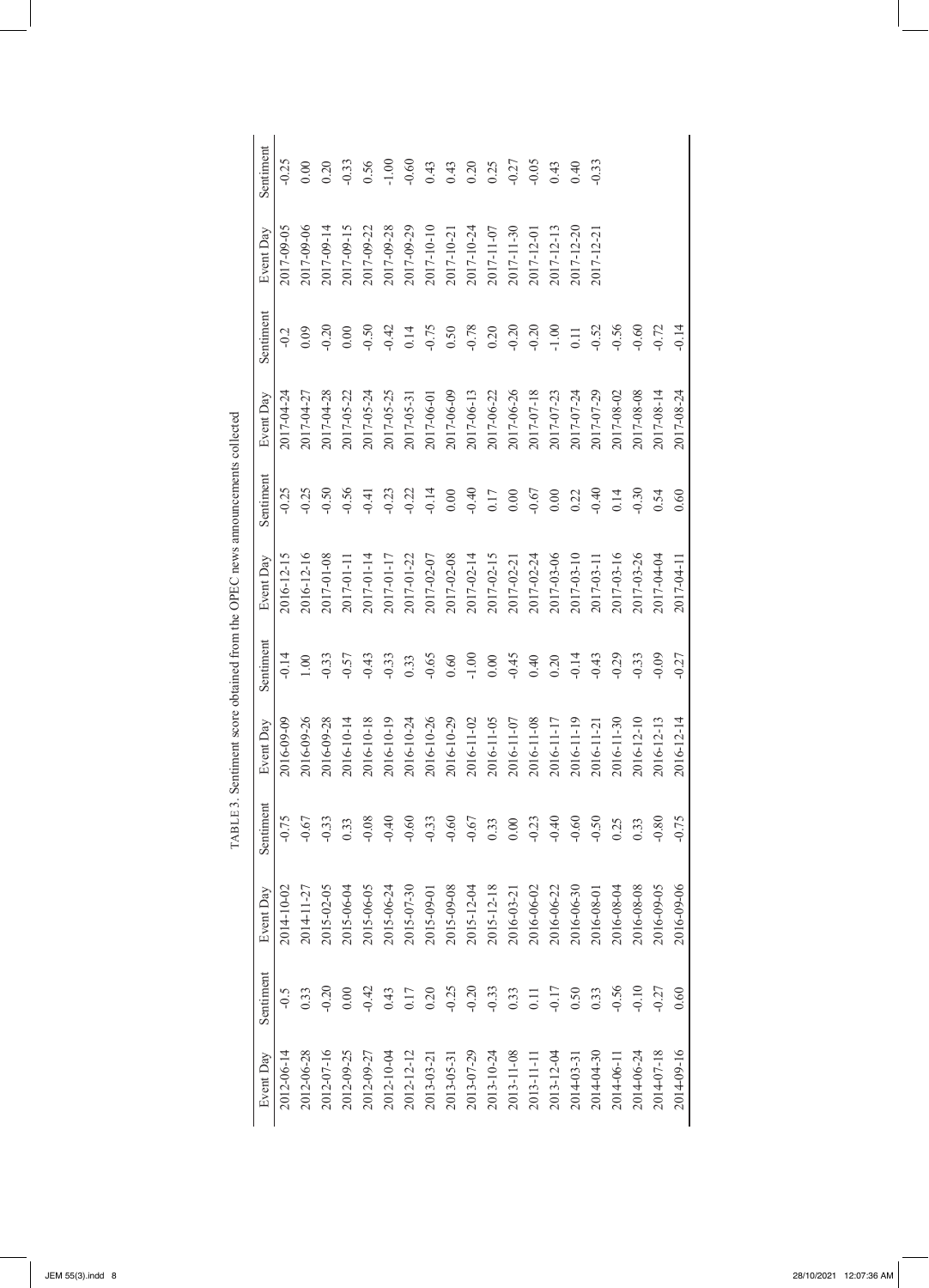# FLUCTUATION OF STOCK MARKET PRICES

Cumulative Abnormal Return (CAR) is employed in this study as the index to indicate the fluctuation of market prices related to the selected companies' stock during the time of the event window based on each event day (news release day). CAR is also known as a key index to gauge the OPEC news' influence on the stock market prices of selected companies and how the influence occurs. The formula for calculating CAR is as follows:

$$
CAR = \sum_{t}^{T} AR
$$
 (2)

In the formula, AR represents abnormal return, while t refers to the starting day of analysis and T the closing day. Thus, CAR requires the abnormal return for its calculation.

The abnormal return can be calculated as follows:

$$
AR = R - ER \tag{3}
$$

In the formula, R refers to Daily Return and ER denotes Expected Return.

Accordingly, daily return and expected return are required to be calculated for obtaining an abnormal return.

The formula for calculating daily return is as follows:

$$
\mathbf{R} = (\mathbf{R}_2 - \mathbf{R}_1)/\mathbf{R}_1 \tag{4}
$$

 $R_2$  refers to the closing price during the day of the analysis, and  $R_1$  indicates the closing price of the previous day.

And, the formula for the calculation of the Expected Return (ER) is listed as follows:

$$
ER = \overline{R} \tag{5}
$$

R refers to the mean daily return over the estimation period (Guidi et al. 2006).

In the study the 30 trading days before the starting day of the event window are adopted as the period for estimation, and the event window is established as the period of 5 trading days before and after the event day.

The results of cumulative abnormal return of the selected companies which is calculated based on the event window of each event date, as well as the average cumulative abnormal return of each event for all those six selected companies, are shown in Appendix A. Table 4 shows part of the results.

Furthermore, to study whether stock market prices of selected oil & gas companies are influenced by OPEC news announcement on the event day, this research also analyzes abnormal return from those companies and the average of abnormal return from six companies on each event day. Table 5 shows part of the results.

Full results of the analyzed companies' event day fluctuation are provided in Appendix B.

# IMPACT OF OPEC ANNOUNCEMENTS

To study the relationship between OPEC news sentiments and the fluctuation of stock market prices from selected companies, the method of further statistical analysis is highly preferred. In this research, regression analysis is adopted to analyze the relationship between the two variables.

Regression analysis is known as statistical modelling containing a set of statistical processes for the estimation of the relationships among the variables analyzed. Because it can provide a conceptually simple method for the investigation over functional relationships among variables, regression analysis has already turned out to be one of the most widely adopted statistical analysis tools for the analysis of multifactor data. In regression analysis, the standard approach

TABLE 4. CAR and Average CAR of selected companies on each event day

| Event Day        | 1201 CAR   | 3042 CAR   | 4324 CAR   | 5199 CAR   | 5210 CAR   | 5218 CAR   | Average CAR |
|------------------|------------|------------|------------|------------|------------|------------|-------------|
| 2012-06-14       | 0.017878   | 0.000696   | 0.004354   | 0.007515   | 0.004741   | $-0.00479$ | 0.275%      |
| 2012-06-28       | $-0.15662$ | $-0.00093$ | 0.002489   | 0.006285   | $-0.00346$ | $-0.00522$ | $-0.149%$   |
| 2012-07-16       | $-0.0047$  | $-0.00015$ | $-0.00156$ | 0.00969    | 0.003104   | 0.006867   | $0.103\%$   |
| 2012-09-25       | $-0.16933$ | 0.005061   | 0.003416   | 0.003455   | 0.00213    | 0.001936   | $-0.101\%$  |
| 2012-09-27       | $-0.0772$  | 0.005612   | 0.001347   | 0.002548   | 0.001517   | 0.003484   | 0.160%      |
| $2012 - 10 - 04$ | 0.013434   | 0.003167   | 0.001649   | 0.005682   | 0.000719   | 0.005488   | $-0.163%$   |
| 2012-12-12       | 0.059761   | $-0.00347$ | $-0.00428$ | 0.00145    | 0.00067    | 0.007555   | $-0.089\%$  |
| 2013-03-21       | $-0.10686$ | $-0.0005$  | $-0.00367$ | 0.005092   | $-0.00088$ | $-0.00317$ | $-0.107\%$  |
| 2013-05-31       | 0.066684   | $-0.00896$ | $-0.00043$ | $-0.00159$ | $-0.0062$  | $-0.00433$ | 0.149%      |
| 2013-07-29       | 0.024748   | $-0.00068$ | $-0.0001$  | $-0.00224$ | 0.001968   | $-0.00444$ | $0.109\%$   |
| $2013 - 10 - 24$ | $-0.11317$ | $-0.00084$ | $-0.00355$ | $-0.01668$ | 0.000178   | 0.000377   | $0.117\%$   |
| $2013 - 11 - 08$ | $-0.04396$ | 0.000248   | 0.001392   | $-0.0077$  | $-0.00515$ | 0.001574   | $-0.158%$   |
| 2013-11-11       | $-0.07808$ | 0.000459   | 0.003281   | $-0.0077$  | $-0.0004$  | 0.003566   | $-0.069\%$  |

CAR: Cumulative Abnormal Return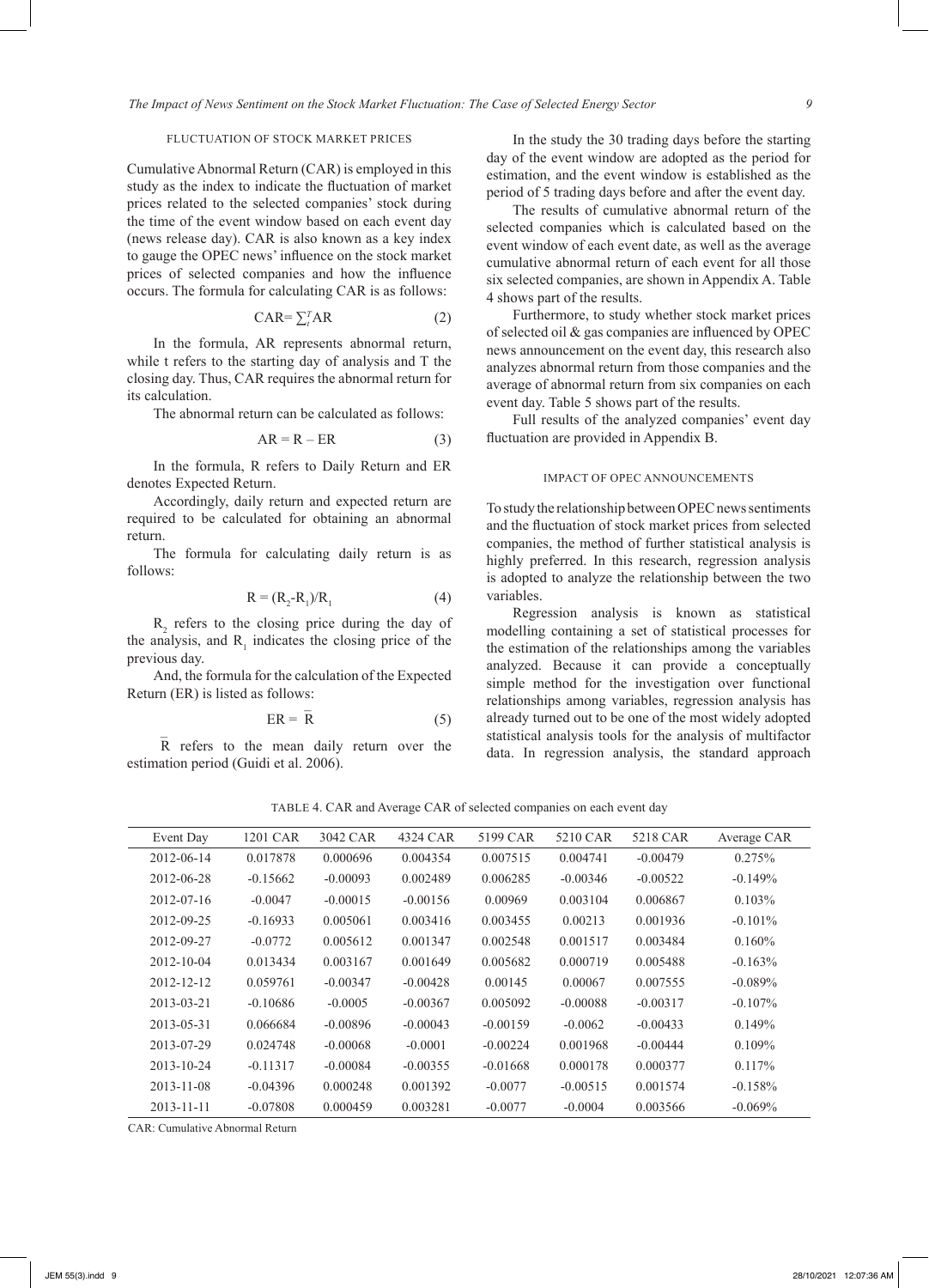TABLE 5. Event day abnormal return of selected companies

| Event Day        | <b>1201 EDAR</b> | 3042 EDAR    | 4324 EDAR    | 5199 EDAR   | 5210 EDAR   | 5218 EDAR   | Average EDAR |
|------------------|------------------|--------------|--------------|-------------|-------------|-------------|--------------|
| 2012-06-14       | 1.014115         | $-0.002058$  | 0.0316229    | 0.0012462   | $-0.007664$ | $-0.018635$ | $0.197\%$    |
| 2012-06-28       | $-0.21078$       | $-0.005426$  | 0.0017668    | 0.0319448   | $-0.005772$ | $-0.012212$ | $-0.972%$    |
| $2012 - 07 - 16$ | $-0.1612$        | $-0.005625$  | 0.0105064    | 0.0248138   | 0.0005568   | $-0.00535$  | $0.753\%$    |
| 2012-09-25       | $-0.20382$       | 0.002744     | 0.0312452    | $-0.017429$ | $-0.001305$ | $-0.00773$  | $-0.775%$    |
| 2012-09-27       | $-0.18949$       | $-0.00492$   | $-0.009986$  | 0.0209979   | 0.0012233   | $-0.007424$ | $-0.174\%$   |
| $2012 - 10 - 04$ | 1.017044         | 0.005091     | 0.025657     | $-0.015447$ | 0.0142035   | 0.009876    | $0.777\%$    |
| 2012-12-12       | $-0.12049$       | $-0.008937$  | $-8.67E-0.5$ | 0.0014296   | $-0.003164$ | 0.034529    | $-0.065\%$   |
| 2013-03-21       | $-0.19008$       | 0.007456     | $-0.016063$  | 0.0013382   | 0.0073135   | 0.008564    | 0.646%       |
| 2013-05-31       | $-0.11176$       | $-0.010244$  | $-0.002264$  | $-0.001031$ | $-0.018517$ | 0.086473    | $0.442\%$    |
| 2013-07-29       | $-0.64702$       | $-0.018046$  | $-0.005414$  | 0.0007907   | 0.001837    | 0.000526    | $-1.088\%$   |
| $2013 - 10 - 24$ | $-0.18625$       | $-0.016155$  | $-0.007501$  | $-0.008892$ | $-0.000298$ | $-0.010341$ | $0.089\%$    |
| $2013 - 11 - 08$ | 0.084088         | $-4.92E-0.5$ | 0.0018752    | $-0.021337$ | $-0.010405$ | 0.042241    | $-0.027\%$   |
| $2013 - 11 - 11$ | $-0.02125$       | 0.000162     | 0.0079629    | 0.0045972   | $-0.002588$ | $-0.003016$ | $-0.657\%$   |

EDAR*:* Event Day Abnormal Return



FIGURE 4. Relationship between OPEC news sentiment and ACAR

is regarded as taking data, fitting a model, and then evaluating the fit by using t statistic,  $F$  score, and  $R^2$ (Samprit & Hadi 2015).

Before the analysis of the datasets using regression analysis, a diagram was initially generated which shows the overall trending of OPEC news sentiment and fluctuation of stock market prices for selected oil & gas companies. Figure 4 listed shows the relationship between OPEC news sentiments and Average Cumulative Abnormal Return (ACAR) of stock market prices from the selected companies which were observed during the event window according to each event date of the news release.

Figure 4 shows a trend—OPEC news sentiment and ACAR, that is a negative correlation between them. To obtain more detailed statistics on the relationship between OPEC news sentiment and average cumulative abnormal return from the selected companies, the regression analysis was conducted as shown in Table 6 below. The results illustrates the regression analysis on OPEC news sentiments and average cumulative abnormal return from selected companies occurring at the event window.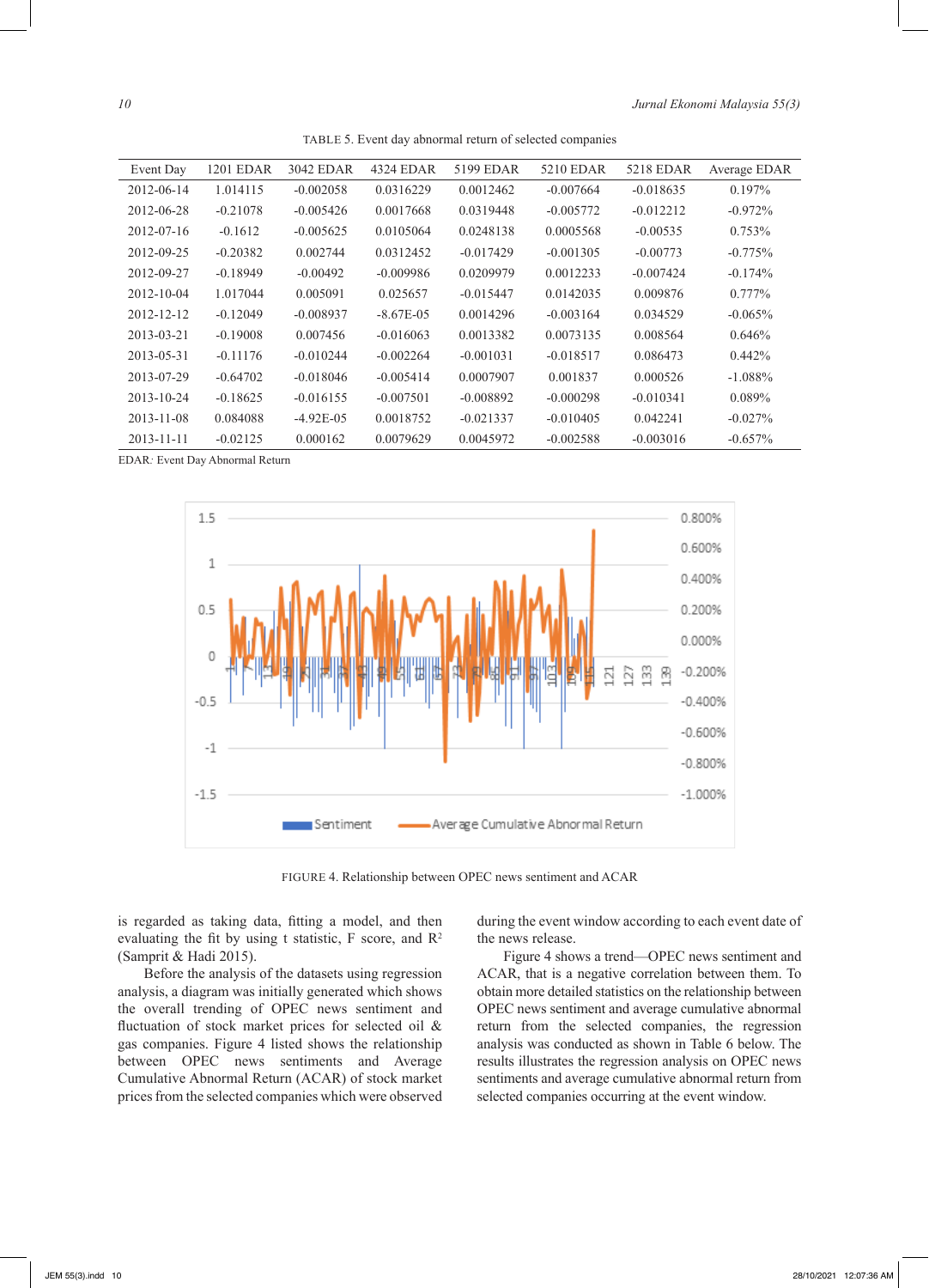*The Impact of News Sentiment on the Stock Market Fluctuation: The Case of Selected Energy Sector 11*

| <b>Regression Statistics</b> |             |
|------------------------------|-------------|
| Multiple R                   | 0.867534064 |
| R Square                     | 0.752615351 |
| Adjusted R Square            | 0.750445311 |
| Standard Error               | 0.001266982 |
| Observations                 | 116         |

TABLE 6. The results of regression analysis 1 - Regression **Statistics** 

# It is quite evident there is a strong correlation between the two variables with more than 75 percent of the data fitting into the regression line. Table 7 also listed the results of the analysis of variance (ANOVA).

In Table 8 the p-value for regression is less than 0.05, and t value -2, indicating strong evidence against the null hypothesis (Samprit & Hadi, 2015). A significant linear relationship thus exists between the two variables. The relationship between OPEC news sentiments and ACAR of the selected companies can be expressed as follows:

# ACAR = *-0.00026291-0.00539395\*Sentiment* (6)

Figure 5 shows the fit along the plot of the sentiment line. The figure further proves the linear relationship between OPEC news sentiment and ACAR of the companies.

The study also examined data on the abnormal return for each selected company following release date of the OPEC news, and the relationship between OPEC news sentiment and these returns on event day. The results may indicate the influence of OPEC news sentiment on stock market prices of the oil & gas companies on the event day.

Figure 6 compares the OPEC news sentiment with average abnormal return (fluctuation) from the selected companies on event day.

There is no significant statistical relationship between OPEC news sentiment and the fluctuation of stock market prices on the event day. The relationship was further examined through regression analysis. The results are listed below.

The R square value is 0.0013584, which is close to 0, indicating non-significant correlation between the

TABLE 7. The results of regression analysis 1 – ANOVA (Part I)

|            | df   | SS          | MS       |          | Significance F |
|------------|------|-------------|----------|----------|----------------|
| Regression |      | 0.000556732 | 0.000557 | 346.8208 | 2.26607E-36    |
| Residual   | 114  | 0.000182998 | 1.61E-06 |          |                |
| Total      | . 15 | 0.000739729 |          |          |                |

TABLE 8. The results of regression analysis 1 – ANOVA (Part II)

|           | Coefficients  | Standard Error | <sup>*</sup> Stat | P-value  | Lower 95%      | Upper $95\%$ |
|-----------|---------------|----------------|-------------------|----------|----------------|--------------|
| Intercept | $-0.00026291$ | 0.00012569     | $-2.09169$        | 0.038687 | $-0.000511897$ | $-1.39E-05$  |
| Sentiment | $-0.00539395$ | 0.000289637    | $-18.6231$        | 2.27E-36 | $-0.005967719$ | $-0.00482$   |



FIGURE 5. Fit plot of sentiment line (ACAR)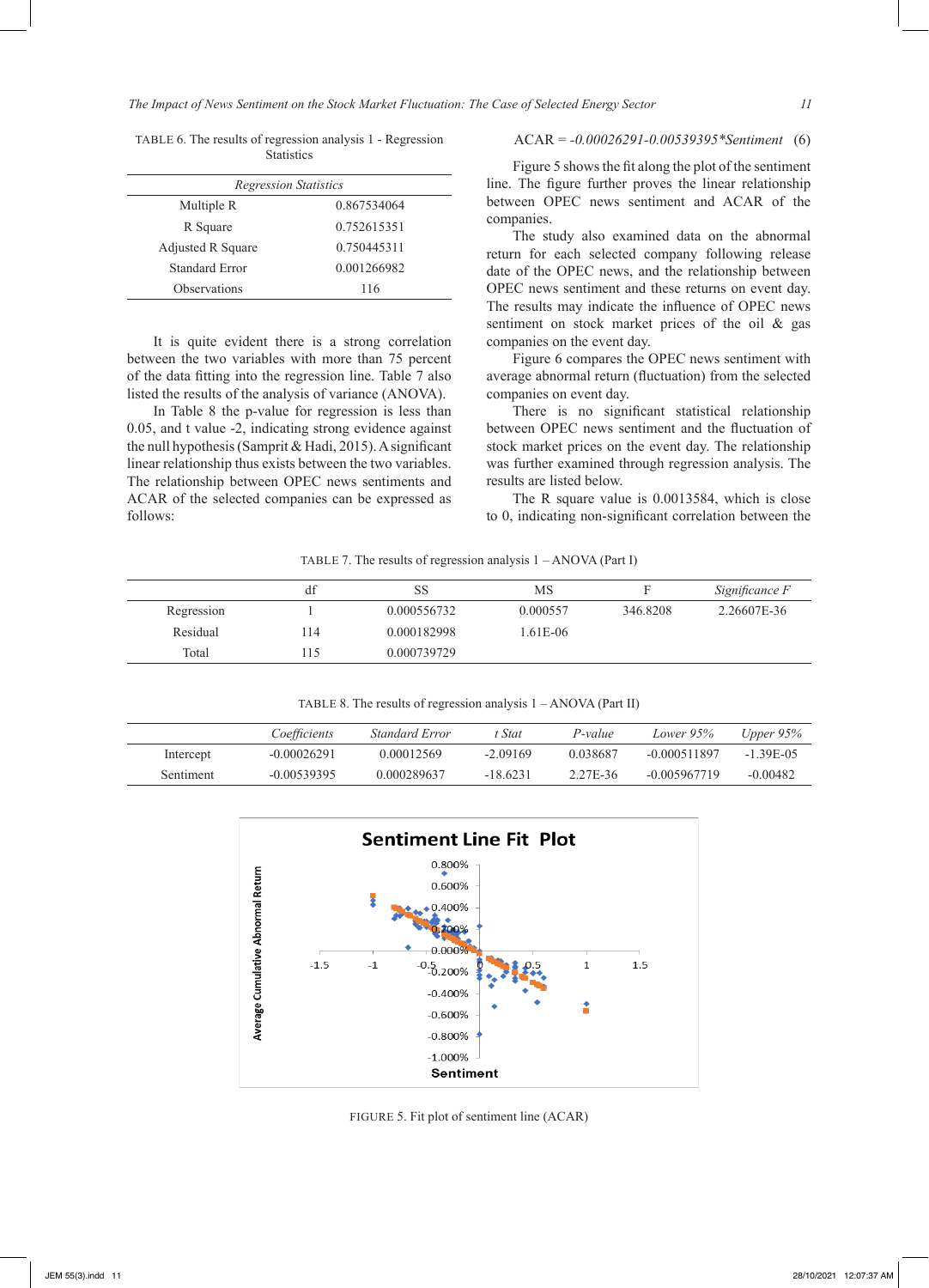

FIGURE 6. Relationship between OPEC news sentiment and AEDF

two variables. Table 10 and Table 11 show the ANOVA results.

The results further confirm the non-significant relationships between the two variables on the event date. Both F and P values are greater than 0.05.

Figure 7 shows the sentiment line fit plot between daily fluctuations and news sentiment based on abnormal returns from the companies studied. Figure 7 further proved the non-significant statistical relationship between OPEC news sentiment and the fluctuation of stock market prices from companies on the event day.

TABLE 9. The results obtained from regression analysis 2 – Regression Statistics

| <b>Regression Statistics</b> |             |
|------------------------------|-------------|
| Multiple R                   | 0.0368571   |
| R Square                     | 0.0013584   |
| Adjusted R Square            | $-0.007402$ |
| Standard Error               | 0.0080873   |
| Observations                 | 116         |
|                              |             |

| TABLE 10. The results obtained from regression analysis $2 - ANOVA$ (Part I) |  |  |
|------------------------------------------------------------------------------|--|--|
|                                                                              |  |  |

|            | df  | SS          | МS         |          | Significance F |
|------------|-----|-------------|------------|----------|----------------|
| Regression |     | 1.01424E-05 | 1.01E-05   | 0.155073 | 0.69446918     |
| Residual   | 114 | 0.007456054 | $6.54E-05$ |          |                |
| Total      | 15  | 0.007466196 |            |          |                |

| TABLE 11. The results obtained from regression analysis 2 - ANOVA (Part II) |  |  |  |
|-----------------------------------------------------------------------------|--|--|--|
|                                                                             |  |  |  |

|           | Coefficients | Standard Error | Stat:    | P-value  | Lower 95%     | Upper $95\%$ |
|-----------|--------------|----------------|----------|----------|---------------|--------------|
| Intercept | 0.0001397    | 0.000802295    | 0.174109 | 0.862089 | $-0.00144965$ | 0.001729     |
| Sentiment | 0.000728     | 0.001848783    | 0.393793 | 0.694469 | $-0.00293439$ | 0.0043905    |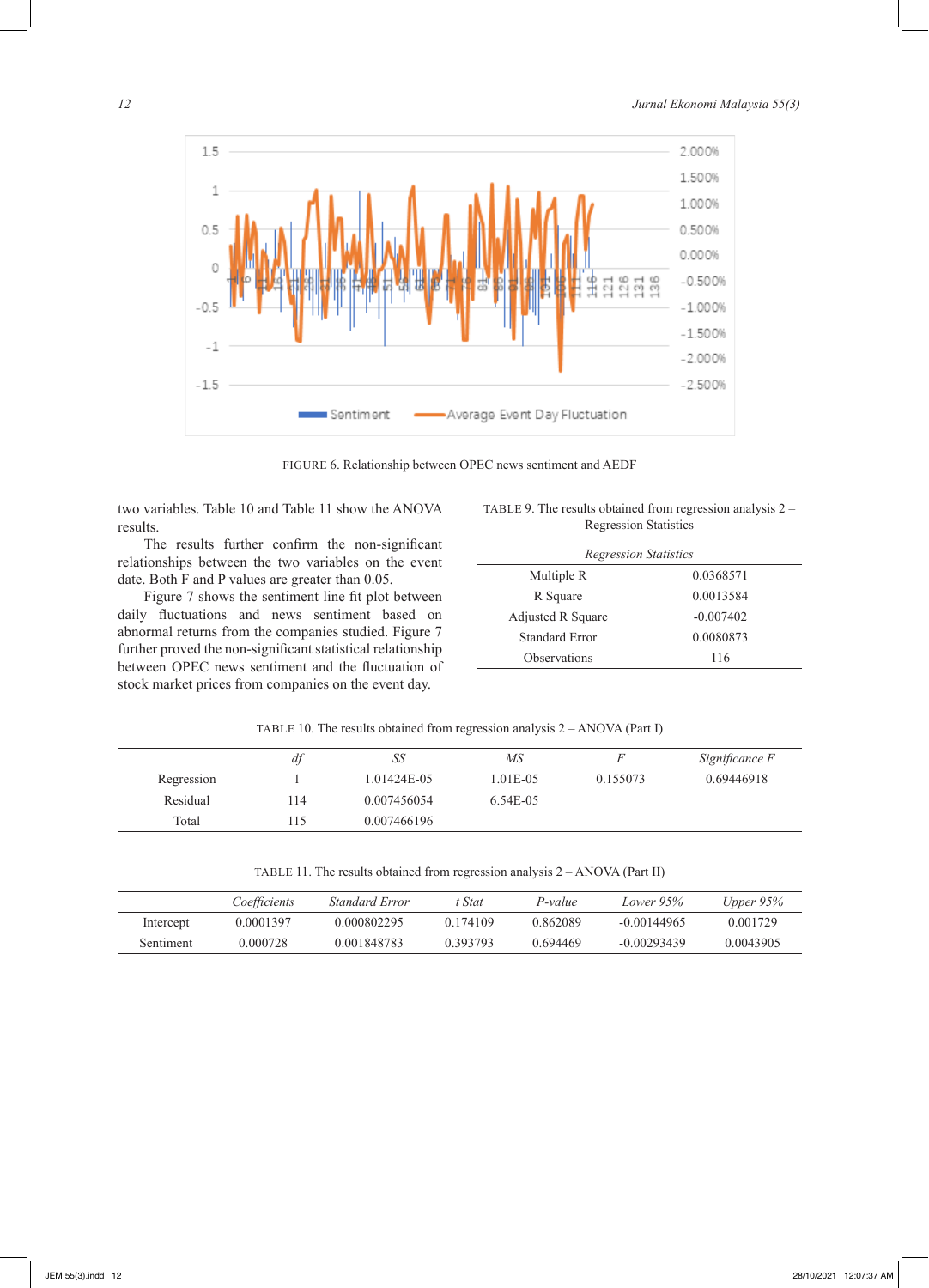

FIGURE 7. Sentiment Line Fit Plot (AEDF)

### CONCLUSION

In summary, this study established that there is a negative correlation between OPEC news sentiment and average cumulative abnormal return during the event window in selected companies in the energy sector (oil  $\&$  gas), based on OPEC news release date. However, there is no significant statistical relationship between OPEC news sentiment and the abnormal return of the selected oil & gas companies, on the event day. The findings provide useful guidelines to stakeholders who invest in those six selected energy sector companies. By investing near the OPEC news release day they thus make a better informed investment decision.

This paper contributes to the existing literature on the OPEC role in the global oil markets and oil  $\&$  gas companies' stock market returns through the lenses of Malaysia. We developed a financial news sentiment classifier by combining machine learning algorithms and lexicon-based labelling methods. We also used event study methods to examine the impact of OPEC announcements. The machine learning classifier proposed in our study not only can be employed to analyze the sentiment of OPEC effectively but also accurately applied to arrive at a good score by combining with the lexicon-based labelling. Once the sentiment of OPEC announcements is accurately analyzed, this study has achieved its objectives, namely to elucidate the relationship between the sentiment of OPEC announcements and stock market fluctuation in public listed Malaysian oil & gas companies.

Future works can focus on creating a machine learning classifier with improved performance. This can be done in two ways. Firstly, despite the Loughran and McDonald Financial Sentiment Dictionaries updating their word list ever since they were first introduced in 2011, they were still unable to cover all the sentiment words in the financial text. Through building a better lexicon dictionary in the financial domain, the accuracy

of lexicon analysis in the financial news text can be improved. Consequently, the accuracy of the machine learning algorithm-based classifier can also be improved through using better training data as processed by an improved lexicon dictionary. Secondly, the machine learning algorithm-based classifier can be improved by applying better parameters. This should require further study in the mathematic domain. By improving the algorithm itself, the performance of the machine learning algorithm-based classifier can also be enhanced.

#### REFERENCES

- Ahmad, P. R. 2016. Political tension in OPEC. *Pro Publico Bono-Magyar Közigazgatás* 2: 118–137.
- Akita, R., Yoshihara, A., Matsubara, T. & Uehara, K. 2016. Deep learning for stock prediction using numerical and textual information. *In 2016 IEEE/ACIS 15th International Conference on Computer and Information Science (ICIS)*: 1–6.
- Al Rousan, S., Sbia, R. & Tas, B. K. O. 2018. A dynamic network analysis of the world oil market: Analysis of OPEC and non-OPEC members. *Energy Economics* 75: 28–41.
- Ali, S., Shahzad, S. J. H., Raza, N. & Al-Yahyaee, K. H. 2018. Stock market efficiency: A comparative analysis of Islamic and conventional stock markets. *Physica A: Statistical Mechanics and Its Applications* 503: 139–153.
- Alloghani, M., Al-Jumeily, D., Mustafina, J., Hussian, A. & Aljaaf, A. . 2020. A systematic review on supervised and unsupervised machine learning algorithms for data science. In *Supervised and Unsupervised Learning for Data Science*: 3–21. Springer.
- Arif, M. H., Li, J., Iqbal, M. & Liu, K. 2018. Sentiment analysis and spam detection in short informal text using learning classifier systems. *Soft Computing* 22(21): 7281–7291.
- Ayyadevara, V. 2018. *Pro Machine Learning Algorithms*. Apress: Berkeley,CA,USA.
- Azman Firdaus, A. N. F. 2016. *Interdiscursive Analysis Of Corporate Environmental Reports of Oil and Gas Companies in Malaysia*. University of Malaya.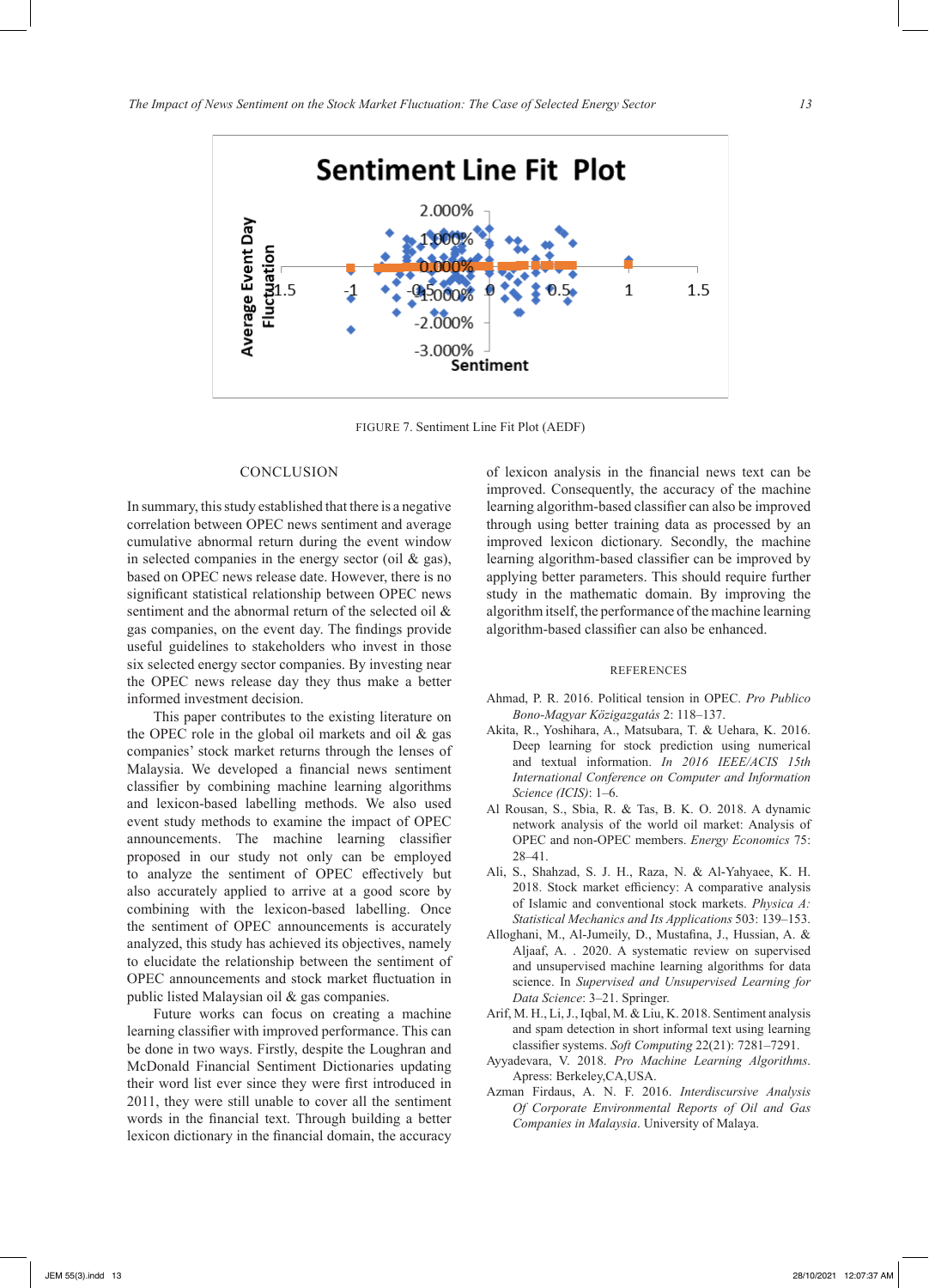- Bagh, T. 2020. News Sentiments Intricacy: Does News Sentiments Impact Forex Market: An Event Study Approach in Perspective of Pakistan. *Journal of Global Economics* 8(4): 1–5.
- Bina, C. & Vo, M. 2007. OPEC in the epoch of globalization: An event study of global oil prices. *Global Economy Journal* 7(1).
- Bonaccorso, G. 2018. *Machine Learning Algorithms:Popular algorithms for data science and machine learning.* (2nd ed.). Packt Publishing Ltd.
- Chatzis, S. P., Siakoulis, V., Petropoulos, A., Stavroulakis, E. & Vlachogiannakis, N. 2018. Forecasting stock market crisis events using deep and statistical machine learning techniques. *Expert Systems with Applications* 112: 353– 371.
- Chen, J. L. (Alex), & Hwang, H. (David). 2019. Business cycle, expected return and momentum payoffs. *Finance Research Letters* 29(February): 83–89.
- Chen, L. 2017. News-Processed-Dataset. Retrieved from https://figshare.com/articles/News-Processed-Dataset/5296357
- Croese, M. & Westerman, W. 2015. OPEC's influence on European oil stock returns. *Energy Technology and Valuation Issues*: 57–80.
- Demirer, R. & Kutan, A. M. 2010. The behavior of crude oil spot and futures prices around OPEC and SPR announcements: An event study perspective. *Energy Economics* 32(6): 1467–1476.
- Engelberg, J. E. & Parsons, C. A. 2011. The causal impact of media in financial markets. *The Journal of Finance* 66(1): 67–97.
- Fama, E. F. 1970. Efficient Capital Markets: A Review of Theory and Empirical work. *The Journal of Finance* 25(2): 383–417.
- Fama, E. F., Fisher, L., Jensen, M. C. & Roll, R. 1969. The adjustment of stock prices to new information. *International Ecnomic Review* 10(1): 1–21.
- Guidi, M. G. D., Russell, A. & Tarbert, H. 2006. The effect of OPEC policy decisions on oil and stock prices. *OPEC Review* 30(1): 1–18.
- Gupta, K. & Banerjee, R. 2018. Does OPEC news sentiment influence stock returns of energy firms in the United States? *Energy Economics* 77: 34–45.
- Horan, S. M., Peterson, J. H., Mahar, J., Horan, S. M., Peterson, J. H. & Mahar, J. 2004. Implied volatility of oil futures options surrounding OPEC meetings. *The Energy Journal* 25(3): 103–125.
- Hyndman, K. 2008. Disagreement in bargaining: An empirical analysis of OPEC. *International Journal of Industrial Organization* 26(3): 811–828.
- Khoj, H. & Akeel, H. 2020. Testing Weak-Form Market Efficiency: The Case of Saudi Arabia. *Asian Economic and Financial Review* 10(6): 644–653.
- Khoo, C. S. G. & Johnkhan, S. B. 2018. Lexicon-based sentiment analysis: Comparative evaluation of six sentiment lexicons. *Journal of Information Science* 44(4): 491–511.
- Krawczyk, B. 2016. Learning from imbalanced data: open challenges and future directions. *Progress in Artificial Intelligence* 5(4): 221–232.
- Loughran, T. I. M. & Mcdonald, B. 2011. When is a liability not a liability? Textual analysis, dictionaries, and 10-Ks. *The Journal of Finance* 66(1): 35–65.
- Loutia, A., Mellios, C. & Andriosopoulos, K. 2015. Do OPEC announcements influence oil prices? *Energy Pol* 90: 262–272.
- Mensi, W., Hammoudeh, S. & Yoon, S. M. 2014. How do OPEC news and structural breaks impact returns and volatility in crude oil markets? Further evidence from a long memory process. *Energy Economics* 42: 343–354.
- Mikolov, T., Corrado, G., Chen, K. & Dean, J. 2013. Efficient estimation of word representations in vector space. *ArXiv Preprint ArXiv:*1301.3781: 1–12.
- Moreno-Marcos, P. M., Alario-Hoyos, C., Munoz-Merino, P. J., Estevez-Ayres, I. & Kloos, C. D. 2018. Sentiment analysis in MOOCs: A case study. *IEEE Global Engineering Education Conference, EDUCON*: 1489– 1496.
- Narayan, P. K. & Gupta, R. 2015. Has oil price predicted stock returns for over a century? *Energy Economics* 48: 18–23.
- Narayan, S. & Narayan, P. K. 2017. Are oil price news headlines statistically and economically significant for investors? *Journal of Behavioral Finance* 18(3): 258–270.
- Nisar, T. M. & Yeung, M. 2018. Twitter as a tool for forecasting stock market movements: A short-window event study. *Journal of Finance and Data Science* 4(2): 101–119.
- Philipp, L. & Andre, K. S. 2016. Information processing in freight and freight forward markets: an event study on OPEC announcements. *Diskussionspapier*: 172.
- Qiu, J., Wang, B. & Zhou, C. 2020. Forecasting stock prices with long-short term memory neural network based on attention mechanism. *PLoS ONE* 15(1): 1–15.
- Razek, N. H. A. & Michieka, N. M. 2019. OPEC and non-OPEC production, global demand, and the financialization of oil. *Research in International Business and Finance* 50(May): 201–225.
- Samprit, C. & Hadi, A. 2015. *Regression analysis by example*. John Wiley & Sons.
- Schmidbauer, H. & Rösch, A. 2012. OPEC news announcements: Effects on oil price expectation and volatility. *Energy Economics* 34(5): 1656–1663.
- Shantha Gowri, B. & Ram, V. S. 2019. Influence of news on rational decision making by financial market investors. *Investment Management and Financial Innovations* 16(3): 142–156.
- Song, C., Wang, X. K., Cheng, P. -F., Wang, J. -Q. & Li, L. 2020. SACPC: A framework based on probabilistic linguistic terms for short text sentiment analysis. *Knowledge-Based Systems* 194: 105572.
- Sorescu, A., Warren, N. L. & Ertekin, L. 2017. Event study methodology in the marketing literature: an overview. *Journal of the Academy of Marketing Science* 45(2): 186–207.
- Sorto, M., Aasheim, C., Wimmer, H. & Wimmer, H. 2017. Feeling The Stock Market: A Study in the Prediction of Financial Markets Based on News Sentiment. Proceedings of the Southern Association for Information Systems Conference, 24 -25 March. St. Simons Island, GA, USA, 1-8.
- Sutton, R. S. & Barto, A. G. 2018. *Reinforcement learning: An introduction*. MIT Press.
- Uhl, M. W. 2014. Reuters Sentiment and Stock Returns. *Journal of Behavioral Finance* 15(4): 287–298.
- Will, L., Benoit, K., Slava, M. & Laver, M. 2011. Scaling policy preferences from coded political texts. *Legislative Studies Quarterly* 36(1): 123–155.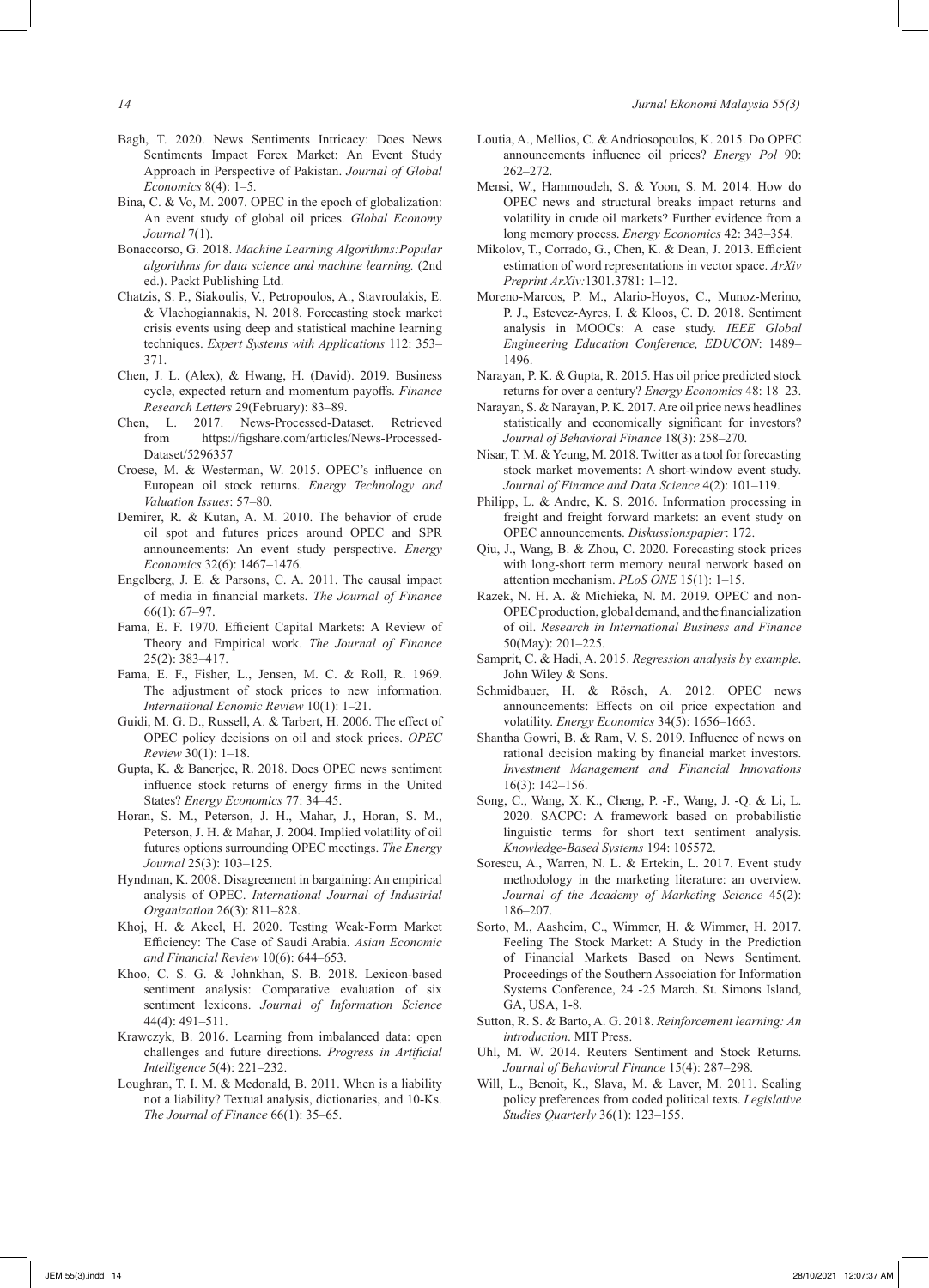- Wisniewski, T. P. & Lambe, B. 2013. The role of media in the credit crunch: The case of the banking sector. *Journal of Ecnomic Behavior and Organization* 85(1): 163–175.
- Xiao, J., Hu, C., Ouyang, G. & Wen, F. 2019. Impacts of oil implied volatility shocks on stock implied volatility in China: Empirical evidence from a quantile regression approach. *Energy Economics* 80: 297–309.
- Yadav, R., Kumar, A. V. & Kumar, A. 2019. News based supervised sentiment analysis for prediction of futures buying behaviour. *IIMB Management Review*.
- Yu-Ling Hsiao, Lin, W., Wei, X., Yan, G., Li, S. & Sheng, N. 2019. The impact of international oil prices on the stock price fluctuations of China's renewable energy enterprises. *Energies* 12(4630): 1–17.
- Yu, T. H. K. & Huarng, K. H. 2020. A new event study method to forecast stock returns: The case of Facebook. *Journal of Business Research* 115(June): 317–321.

Ling Wu\* Department of Software Engineering Faculty of Computer Science & Information Technology University of Malaya 50603 Kuala Lumpur MALAYSIA. E-mail: wuling@siswa.um.edu.my

Siew Hock Ow Department of Software Engineering Faculty of Computer Science & Information Technology University of Malaya 50603 Kuala Lumpur MALAYSIA. E-mail: show@um.edu.my

\* Corresponding author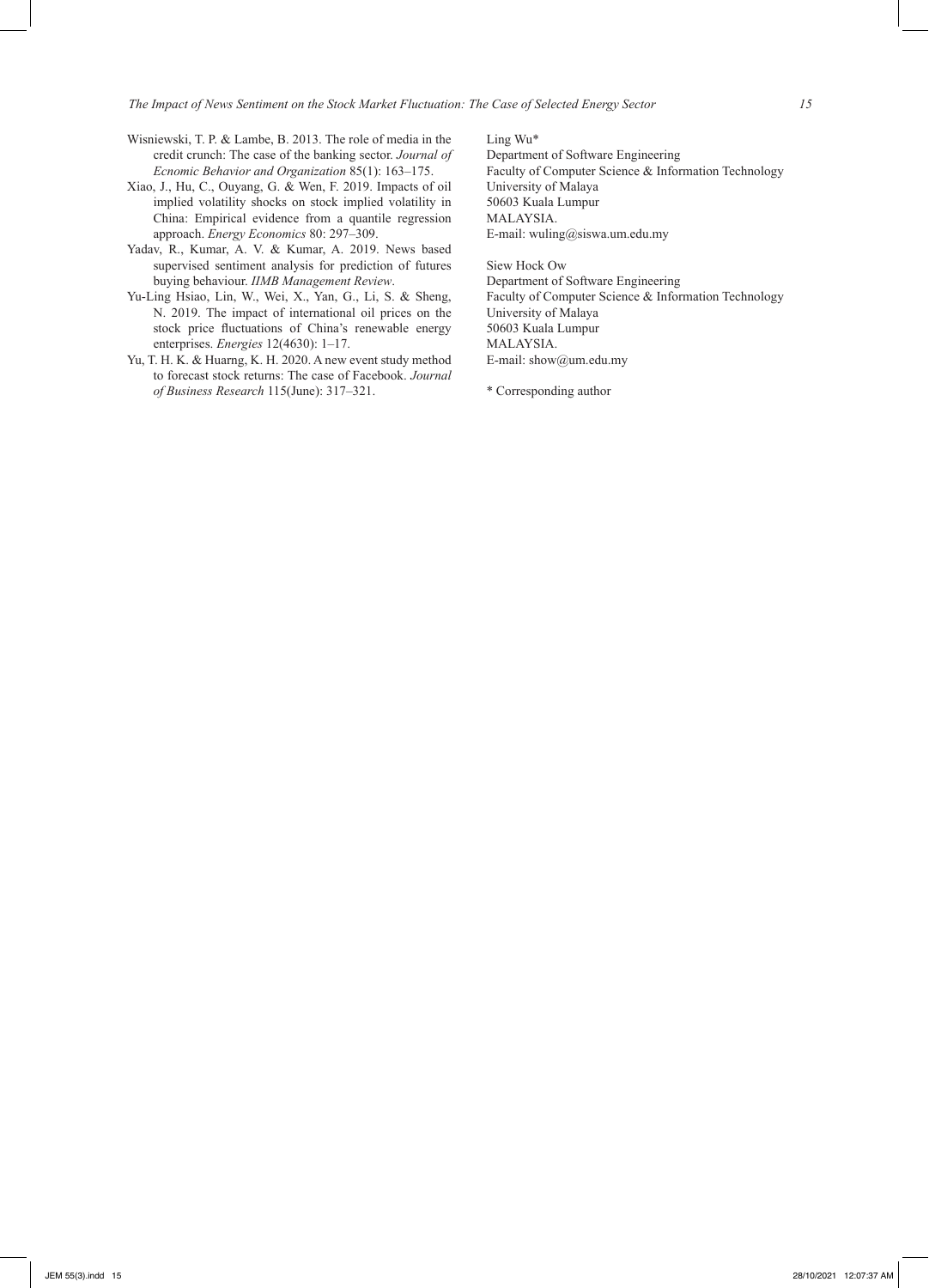APPENDIX A. CAR and Average CAR of selected companies on each event day

| Event Date | 1201 CAR   | 3042 CAR   | 4324 CAR   | 5199 CAR   | 5210 CAR   | 5218 CAR   | Average CAR |
|------------|------------|------------|------------|------------|------------|------------|-------------|
| 2012-06-14 | 0.017878   | 0.000696   | 0.004354   | 0.007515   | 0.004741   | $-0.00479$ | 0.275%      |
| 2012-06-28 | $-0.15662$ | $-0.00093$ | 0.002489   | 0.006285   | $-0.00346$ | $-0.00522$ | $-0.149%$   |
| 2012-07-16 | $-0.0047$  | $-0.00015$ | $-0.00156$ | 0.00969    | 0.003104   | 0.006867   | 0.103%      |
| 2012-09-25 | $-0.16933$ | 0.005061   | 0.003416   | 0.003455   | 0.00213    | 0.001936   | $-0.101%$   |
| 2012-09-27 | $-0.0772$  | 0.005612   | 0.001347   | 0.002548   | 0.001517   | 0.003484   | 0.160%      |
| 2012-10-04 | 0.013434   | 0.003167   | 0.001649   | 0.005682   | 0.000719   | 0.005488   | $-0.163%$   |
| 2012-12-12 | 0.059761   | $-0.00347$ | $-0.00428$ | 0.00145    | 0.00067    | 0.007555   | $-0.089%$   |
| 2013-03-21 | $-0.10686$ | $-0.0005$  | $-0.00367$ | 0.005092   | $-0.00088$ | $-0.00317$ | $-0.107%$   |
| 2013-05-31 | 0.066684   | $-0.00896$ | $-0.00043$ | $-0.00159$ | $-0.0062$  | $-0.00433$ | 0.149%      |
| 2013-07-29 | 0.024748   | $-0.00068$ | $-0.0001$  | $-0.00224$ | 0.001968   | $-0.00444$ | 0.109%      |
| 2013-10-24 | $-0.11317$ | $-0.00084$ | $-0.00355$ | $-0.01668$ | 0.000178   | 0.000377   | 0.117%      |
|            |            |            |            |            |            |            |             |
| 2013-11-08 | $-0.04396$ | 0.000248   | 0.001392   | $-0.0077$  | $-0.00515$ | 0.001574   | $-0.158%$   |
| 2013-11-11 | $-0.07808$ | 0.000459   | 0.003281   | $-0.0077$  | $-0.0004$  | 0.003566   | $-0.069%$   |
| 2013-12-04 | 0.003706   | 0.000342   | 0.002247   | 0.016507   | $-0.00286$ | 0.003676   | 0.069%      |
| 2014-03-31 | $-0.00364$ | 0.001158   | $-0.00141$ | $-0.00141$ | 0.004962   | 0.010471   | $-0.214%$   |
| 2014-04-30 | 0.00313    | 0.001505   | 0.000733   | 0.007446   | $-0.00076$ | $-0.00177$ | $-0.211%$   |
| 2014-06-11 | 0.002771   | $-0.00972$ | 1.61E-05   | 0.006066   | 0.00453    | 0.00693    | 0.348%      |
| 2014-06-24 | 0.017716   | $-0.00731$ | $-0.00105$ | 0.006126   | $-0.00037$ | 0.004041   | 0.089%      |
| 2014-07-18 | 0.016524   | 0.00342    | $-0.00322$ | 0.00187    | 0.007025   | $-0.00414$ | 0.144%      |
| 2014-09-16 | $-0.01125$ | $-0.00158$ | $-0.00496$ | $-0.00301$ | 0.015471   | $-0.02804$ | $-0.344%$   |
| 2014-10-02 | $-0.01236$ | 0.001063   | 0.002992   | 0.002461   | $-0.01277$ | $-0.01005$ | 0.369%      |
| 2014-11-27 | $-0.01271$ | $-0.00796$ | 0.001157   | 0.005933   | $-0.016$   | $-0.01101$ | 0.392%      |
| 2015-02-05 | $-0.00527$ | $-0.00035$ | 0.00486    | 0.000849   | $-0.0064$  | $-0.00394$ | 0.226%      |
| 2015-06-04 | $-0.00227$ | $-0.00275$ | 0.001735   | 0.009274   | $-0.00501$ | $-0.00266$ | $-0.255%$   |
| 2015-06-05 | $-0.00227$ | $-0.00122$ | 0.000247   | 0.008258   | $-0.00603$ | $-0.0037$  | 0.031%      |
| 2015-06-24 | 0.004333   | $-0.00252$ | $-0.00065$ | 0.003934   | 0.008058   | 0.005597   | 0.279%      |
| 2015-07-30 | $-0.0085$  | 0.007309   | 0.001643   | 0.00608    | $-0.00306$ | 0.000992   | 0.245%      |
| 2015-09-01 | 0.020796   | $-0.00136$ | 0.00115    | $-0.00123$ | 0.003898   | 0.018048   | 0.178%      |
| 2015-09-08 | 0.022415   | 0.001679   | 0.004682   | 0.001951   | 0.012716   | 0.01774    | 0.301%      |
| 2015-12-04 | $-0.00904$ | 0.022478   | 0.005041   | 0.026234   | $-0.01533$ | $-0.01389$ | 0.327%      |
| 2015-12-18 | 0.002058   | 0.005385   | 0.010402   | 0.022554   | 0.000154   | 0.003946   | $-0.199%$   |
| 2016-03-21 | $-0.00062$ | 0.007902   | 0.015104   | $-0.02132$ | 0.00401    | $-0.01703$ | $-0.181%$   |
| 2016-06-02 | $-0.00054$ | 0.005799   | 0.001301   | 0.011421   | 0.006907   | 0.010145   | 0.158%      |
| 2016-06-22 | $-0.00104$ | 0.005824   | $-0.00056$ | $-0.00288$ | 0.004659   | 0.001533   | 0.134%      |
| 2016-06-30 | 0.004924   | 0.004537   | 0.000639   | $-0.0004$  | 0.008956   | 0.004958   | 0.361%      |
| 2016-08-01 | 0.00582    | 0.002985   | 0.000982   | $-0.00585$ | $-0.0015$  | 0.006969   | 0.221%      |
| 2016-08-04 | $-0.01507$ | 0.010567   | 0.001196   | $-0.00775$ | $-0.0029$  | 0.001086   | $-0.132%$   |
| 2016-08-08 | 0.001007   | 0.01515    | 0.00123    | $-0.0023$  | 0.001858   | 0.008449   | $-0.282%$   |
| 2016-09-05 | $-0.00519$ | $-0.00565$ | $-0.00025$ | $-0.00846$ | 0.012375   | $-0.00517$ | 0.300%      |
| 2016-09-06 | $-0.00857$ | $-0.00589$ | $-0.00129$ | $-0.00782$ | 0.009902   | $-0.00692$ | 0.323%      |
| 2016-09-09 | $-0.00872$ | $-0.00528$ | $-0.00044$ | 0.005505   | $-0.00945$ | $-0.00311$ | 0.066%      |
| 2016-09-26 | $-0.00305$ | $-0.0028$  | 0.001249   | 0.001474   | $-0.00838$ | 0.000872   | $-0.493%$   |
| 2016-09-28 | $-0.00091$ | $-0.00186$ | 0.000402   | $-0.0018$  | $-0.00703$ | 0.004162   | 0.190%      |
| 2016-10-14 | 0.014638   | 0.00684    | $-0.00011$ | 0.028373   | $-0.00078$ | $-0.00131$ | 0.217%      |

*cont.*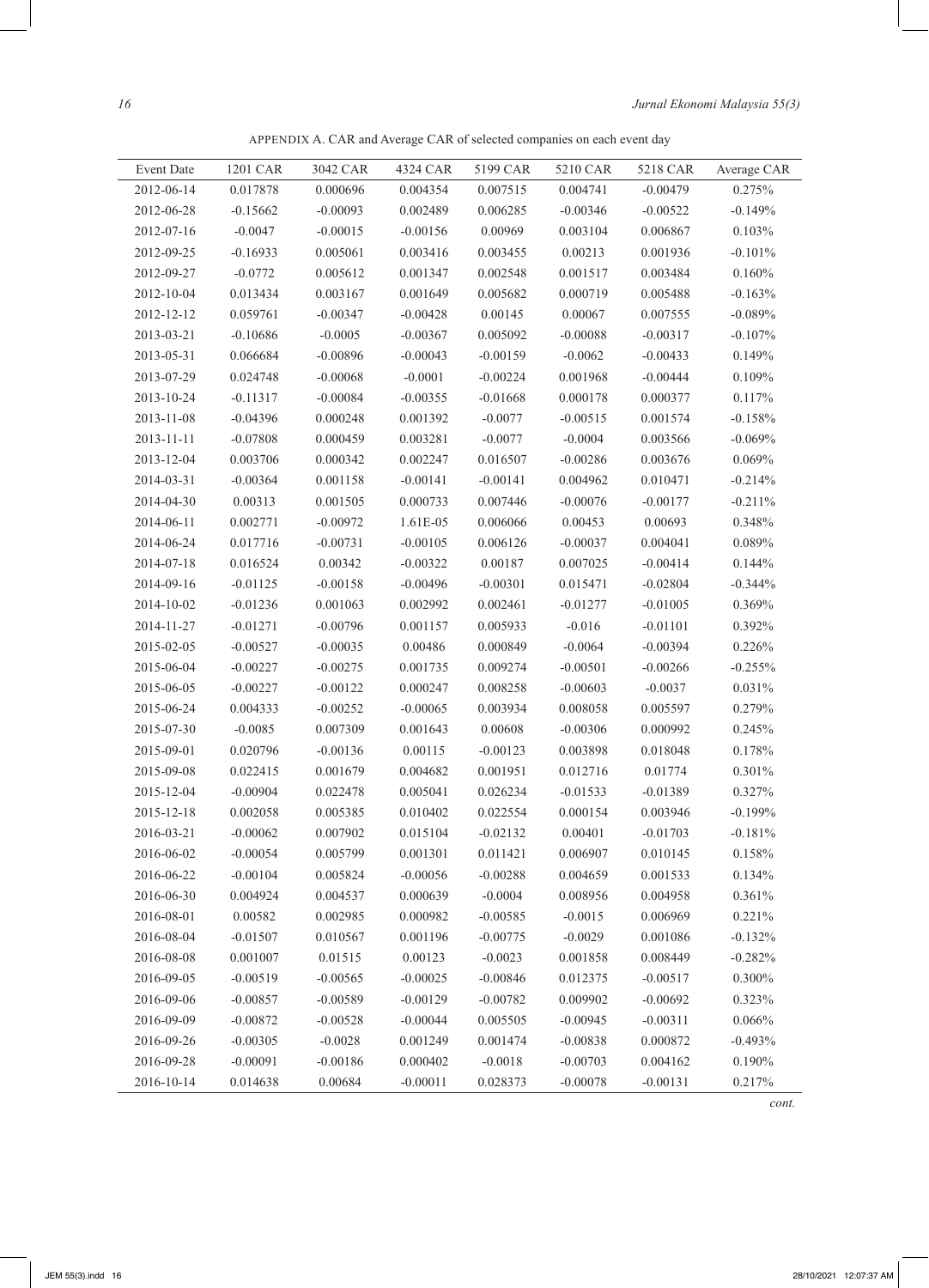*The Impact of News Sentiment on the Stock Market Fluctuation: The Case of Selected Energy Sector 17*

| cont.      |              |            |            |            |            |            |            |
|------------|--------------|------------|------------|------------|------------|------------|------------|
| 2016-10-18 | $-6.2E-05$   | 0.001486   | 0.000615   | 0.046613   | $-0.0027$  | $-0.00167$ | 0.195%     |
| 2016-10-19 | $-6.2E - 05$ | $-0.00101$ | 0.000291   | 0.020263   | $-0.00538$ | $-0.00583$ | 0.172%     |
| 2016-10-24 | $-0.01521$   | $-0.00168$ | 0.000214   | 0.012695   | $-0.01231$ | $-0.00087$ | $-0.111\%$ |
| 2016-10-26 | $-0.03191$   | $-0.00477$ | $-0.0003$  | 0.015108   | 0.003575   | $-0.00632$ | 0.326%     |
| 2016-10-29 | 0.007629     | 0.035339   | 0.020334   | 0.049399   | 0.010225   | $-0.00817$ | $-0.253%$  |
| 2016-11-02 | $-0.02612$   | $-0.00276$ | $-0.0016$  | $-0.02181$ | $-0.0015$  | $-0.00832$ | 0.428%     |
| 2016-11-05 | $-0.00254$   | $-0.00576$ | $-0.00029$ | $-0.02168$ | $-0.00552$ | $-0.01391$ | $-0.254%$  |
| 2016-11-07 | $-0.00254$   | $-0.00576$ | $-0.00029$ | $-0.02168$ | $-0.00552$ | $-0.01391$ | 0.266%     |
| 2016-11-08 | 0.005291     | $-0.00259$ | 0.001017   | $-0.02214$ | $-0.00705$ | $-0.01348$ | $-0.239%$  |
| 2016-11-17 | 0.022626     | 1.43E-06   | 0.001172   | $-0.0217$  | $-0.01565$ | 0.000229   | $-0.131%$  |
| 2016-11-19 | 0.014109     | $-0.00049$ | $-0.00207$ | $-0.0119$  | $-0.01897$ | 0.001125   | 0.067%     |
| 2016-11-21 | 0.014109     | $-0.00049$ | $-0.00207$ | $-0.0119$  | $-0.01897$ | 0.001125   | 0.290%     |
| 2016-11-30 | $-0.00999$   | $-0.0063$  | $-0.02977$ | 0.00185    | $-0.01243$ | 0.00596    | 0.166%     |
| 2016-12-10 | 0.021935     | $-0.00099$ | $-0.01654$ | 0.015432   | 0.016308   | 0.008055   | 0.176%     |
| 2016-12-13 | 0.021935     | $-0.00099$ | $-0.01654$ | 0.015432   | 0.016308   | 0.008055   | 0.042%     |
| 2016-12-14 | 0.025654     | $-0.00079$ | $-0.01186$ | 0.018369   | 0.01556    | 0.010988   | 0.176%     |
| 2016-12-15 | 0.023694     | $-0.00169$ | 0.000775   | 0.016762   | 0.014956   | 0.008688   | 0.134%     |
| 2016-12-16 | 0.019534     | $-0.00106$ | 0.002139   | 0.019336   | 0.013466   | 0.010079   | 0.197%     |
| 2017-01-08 | $-0.01291$   | 0.000371   | 0.030583   | $-0.00447$ | 0.002453   | $-0.00177$ | 0.259%     |
| 2017-01-11 | $-0.03127$   | 0.002807   | 0.033946   | $-0.00399$ | $-0.00559$ | $-0.00606$ | 0.279%     |
| 2017-01-14 | $-0.03163$   | 0.002064   | 0.019352   | $-0.00778$ | $-0.00534$ | $-0.00993$ | 0.257%     |
| 2017-01-17 | $-0.03853$   | 0.006234   | 0.009164   | $-0.01747$ | $-0.0071$  | $-0.00845$ | 0.135%     |
| 2017-01-22 | $-0.02024$   | 0.007943   | 0.01435    | $-0.02296$ | $-0.00806$ | $-0.00389$ | 0.162%     |
| 2017-02-07 | $-0.00045$   | 0.011701   | 0.007946   | $-0.00126$ | 0.008344   | 0.005039   | 0.176%     |
| 2017-02-08 | $-0.00579$   | 0.010741   | 0.004046   | 0.000619   | 0.005104   | 0.003844   | $-0.780%$  |
| 2017-02-14 | $-0.01869$   | $-0.00307$ | $-0.00663$ | $-0.01542$ | 0.019848   | 0.004551   | 0.290%     |
| 2017-02-15 | $-0.02878$   | $-0.0031$  | $-0.00672$ | $-0.01644$ | 0.021553   | 8.05E-05   | $-0.123%$  |
| 2017-02-21 | $-0.03713$   | 0.047491   | 0.049192   | $-0.03285$ | 0.003037   | $-0.00851$ | $-0.003%$  |
| 2017-02-24 | $-0.00934$   | 0.014748   | 0.006372   | $-0.01699$ | 0.003411   | $-0.00078$ | 0.033%     |
| 2017-03-06 | $-0.01034$   | $-0.01945$ | 0.004042   | $-0.02087$ | $-0.01199$ | $-0.00552$ | $-0.225%$  |
| 2017-03-10 | $-0.0087$    | $-0.01964$ | $-0.01919$ | $-0.01797$ | $-0.0038$  | $-0.00695$ | $-0.235%$  |
| 2017-03-11 | $-0.00632$   | $-0.01979$ | $-0.01965$ | $-0.01503$ | $-0.00415$ | $-0.00946$ | 0.176%     |
| 2017-03-16 | 0.008244     | $-0.01801$ | $-0.01645$ | $-0.01402$ | $-0.00302$ | $-0.01359$ | $-0.519%$  |
| 2017-03-26 | 0.002164     | $-0.00377$ | $-0.0106$  | 0.013021   | $-0.00498$ | $-0.00495$ | 0.284%     |
| 2017-04-04 | 0.004483     | 0.001294   | 0.00749    | 0.027446   | 0.005431   | 0.01073    | $-0.480%$  |
| 2017-04-11 | 0.006669     | $-0.00964$ | 0.000111   | 0.002844   | 0.005137   | 0.005709   | $-0.330%$  |
| 2017-04-24 | $-0.00644$   | 0.008901   | 0.000428   | 0.001141   | $-0.00105$ | 0.000592   | 0.173%     |
| 2017-04-27 | $-0.00672$   | 0.00459    | $-0.00492$ | $-0.00164$ | 0.000941   | $-0.00475$ | $-0.235%$  |
| 2017-04-28 | 0.000274     | 0.01117    | $-0.00531$ | $-0.00015$ | 0.000959   | $-0.00296$ | 0.089%     |
| 2017-05-22 | 0.006207     | $-0.01561$ | 0.017224   | $-0.00347$ | $-0.00356$ | $-0.00279$ | $-0.082%$  |
| 2017-05-24 | $-0.01034$   | $-0.01495$ | 0.004926   | 0.00845    | $-0.00249$ | $-0.00785$ | 0.387%     |
| 2017-05-25 | $-0.01127$   | $-0.01259$ | 0.009052   | 0.0108     | 0.001068   | $-0.00451$ | 0.330%     |
| 2017-05-31 | 0.016847     | 0.060591   | 0.092551   | 0.029248   | 0.022477   | $-0.00684$ | $-0.270%$  |
| 2017-06-01 | $-0.00053$   | $-0.01352$ | 0.001727   | 0.005875   | $-0.00182$ | $-0.00294$ | 0.391%     |
| 2017-06-09 | $-0.0027$    | $-0.01319$ | $-0.01974$ | $-0.01279$ | $-0.00144$ | 0.00558    | $-0.205%$  |
|            |              |            |            |            |            |            | cont.      |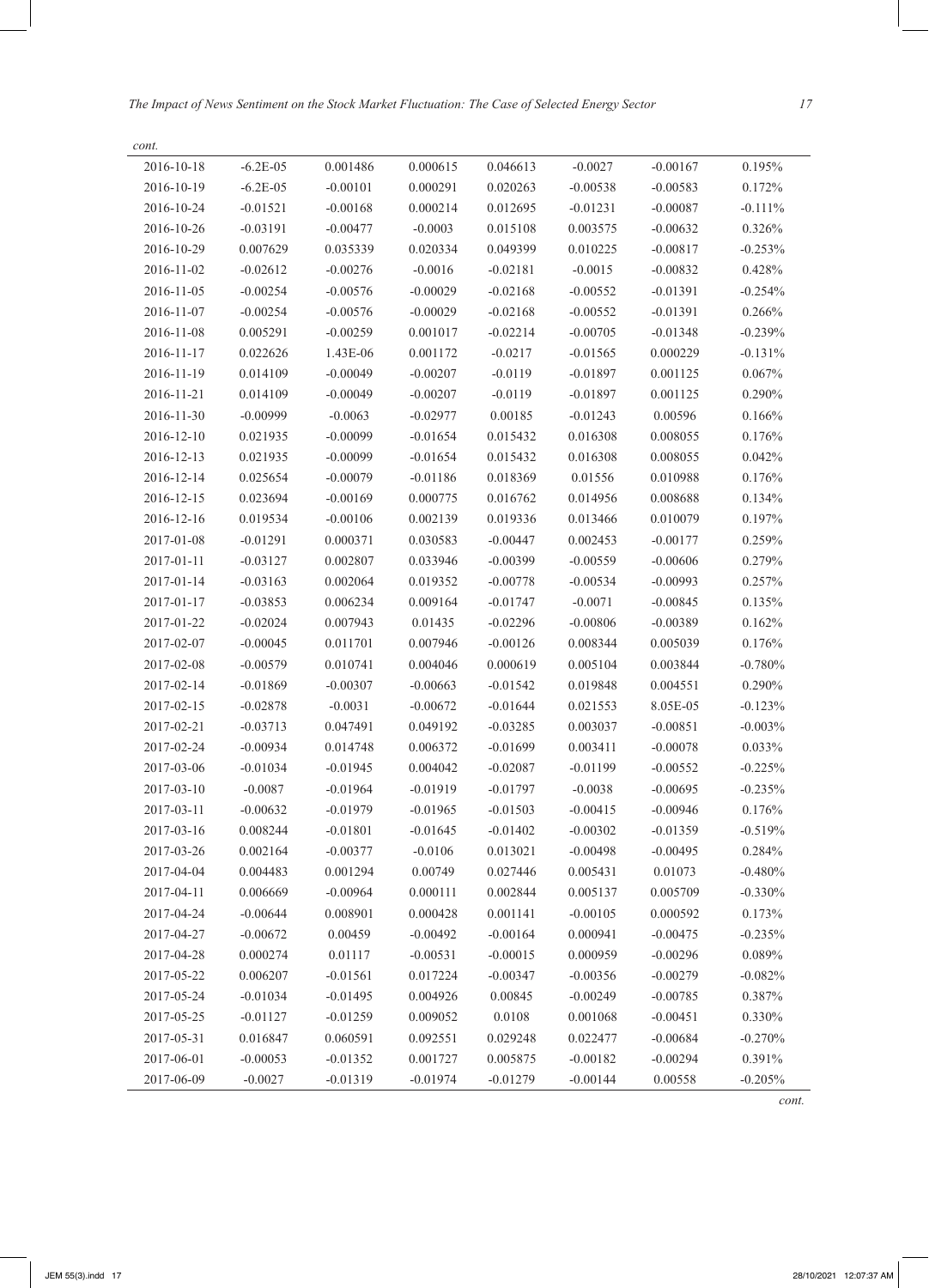| cont.      |            |            |            |            |            |            |           |
|------------|------------|------------|------------|------------|------------|------------|-----------|
| 2017-06-13 | 0.007653   | $-0.01418$ | $-0.0189$  | $-0.01123$ | $-0.00264$ | $-0.00776$ | 0.328%    |
| 2017-06-22 | 0.015135   | $-0.01722$ | $-0.02382$ | $-0.00766$ | $-5.5E-05$ | $-0.01444$ | $-0.118%$ |
| 2017-06-26 | $-0.00358$ | $-0.00966$ | $-0.01558$ | 0.002105   | 0.001553   | $-0.00529$ | $0.111\%$ |
| 2017-07-18 | $-0.00506$ | 0.009327   | 0.010092   | 0.002722   | $-0.00238$ | 0.000774   | 0.163%    |
| 2017-07-23 | $-0.00515$ | 0.010973   | 0.029847   | 0.004789   | $-0.00388$ | $-0.00367$ | 0.430%    |
| 2017-07-24 | $-0.00515$ | 0.010973   | 0.029847   | 0.004789   | $-0.00388$ | $-0.00367$ | $-0.324%$ |
| 2017-07-29 | $-0.00798$ | 0.013618   | 0.0353     | 0.003635   | $-0.00201$ | $-0.0016$  | 0.273%    |
| 2017-08-02 | 0.01241    | 0.005866   | 0.024854   | 0.014403   | 0.002564   | 0.002842   | 0.214%    |
| 2017-08-08 | 0.003269   | $-0.00537$ | $-0.01602$ | 0.009174   | 0.00302    | 0.000988   | 0.254%    |
| 2017-08-14 | 0.01123    | $-0.01479$ | $-0.00833$ | 0.00869    | 0.006239   | 8.32E-06   | 0.348%    |
| 2017-08-24 | 0.006129   | $-0.00723$ | $-0.01084$ | $-0.00662$ | 0.003912   | $-0.00274$ | 0.067%    |
| 2017-09-05 | 0.001145   | 0.016997   | 0.005642   | 0.00323    | $-0.00111$ | 0.012313   | 0.165%    |
| 2017-09-06 | 0.001145   | 0.01251    | 0.003627   | 0.00491    | $-0.00046$ | 0.01005    | 0.232%    |
| 2017-09-14 | 0.021204   | 0.004918   | $-0.00409$ | 0.036973   | 0.000253   | 0.013017   | $-0.125%$ |
| 2017-09-15 | 0.021204   | 0.003704   | $-0.00558$ | 0.035126   | $-0.00144$ | 0.004986   | 0.141%    |
| 2017-09-22 | 0.01159    | 0.00068    | $-0.00094$ | 0.036371   | $-0.00328$ | $-0.0018$  | $-0.209%$ |
| 2017-09-28 | $-0.01296$ | 0.002822   | 0.00367    | $-0.01139$ | $-0.00671$ | $-0.01342$ | 0.469%    |
| 2017-09-29 | $-0.02227$ | 0.002891   | 0.000542   | $-0.00053$ | $-0.00777$ | $-0.01209$ | 0.276%    |
| 2017-10-10 | $-0.00952$ | 0.003089   | 0.003031   | 0.002542   | 0.000608   | 0.001574   | $-0.258%$ |
| 2017-10-21 | $-0.00082$ | $-0.00718$ | $-0.00421$ | $-0.02284$ | 0.001264   | 0.005173   | $-0.201%$ |
| 2017-10-24 | $-0.00082$ | $-0.00385$ | $-0.00124$ | $-0.02472$ | 0.001891   | 0.003771   | $-0.099%$ |
| 2017-11-07 | 0.017938   | 0.002222   | 0.019262   | $-0.01155$ | 0.007733   | $-0.00673$ | $-0.198%$ |
| 2017-11-30 | 0.003215   | 0.00109    | $-0.00191$ | $-0.00158$ | $-0.00397$ | $-0.0279$  | 0.136%    |
| 2017-12-01 | $-0.00588$ | $-0.00179$ | $-0.00271$ | 0.000573   | $-0.0082$  | $-0.0388$  | 0.026%    |
| 2017-12-13 | $-0.01298$ | 0.012403   | 0.013253   | 0.00718    | $-0.0045$  | $-0.04685$ | $-0.371%$ |
| 2017-12-20 | $-0.00056$ | 0.004301   | 0.018724   | 0.002203   | 0.001917   | 0.011223   | $-0.251%$ |
| 2017-12-21 | 0.015202   | 0.007214   | 0.021001   | 0.000526   | 0.0033     | 0.009911   | 0.723%    |

APPENDIX B. Event Day Abnormal Return of Selected Companies

| <b>Event Date</b> | <b>1201 EDAR</b> | 3042 EDAR   | 4324 EDAR   | 5199 EDAR   | 5210 EDAR   | 5218 EDAR   | Average EDAR |
|-------------------|------------------|-------------|-------------|-------------|-------------|-------------|--------------|
| 2012-06-14        | 1.014115         | $-0.002058$ | 0.0316229   | 0.0012462   | $-0.007664$ | $-0.018635$ | $0.197\%$    |
| 2012-06-28        | $-0.21078$       | $-0.005426$ | 0.0017668   | 0.0319448   | $-0.005772$ | $-0.012212$ | $-0.972%$    |
| 2012-07-16        | $-0.1612$        | $-0.005625$ | 0.0105064   | 0.0248138   | 0.0005568   | $-0.00535$  | $0.753\%$    |
| 2012-09-25        | $-0.20382$       | 0.002744    | 0.0312452   | $-0.017429$ | $-0.001305$ | $-0.00773$  | $-0.775%$    |
| 2012-09-27        | $-0.18949$       | $-0.00492$  | $-0.009986$ | 0.0209979   | 0.0012233   | $-0.007424$ | $-0.174%$    |
| 2012-10-04        | 1.017044         | 0.005091    | 0.025657    | $-0.015447$ | 0.0142035   | 0.009876    | $0.777\%$    |
| 2012-12-12        | $-0.12049$       | $-0.008937$ | $-8.67E-05$ | 0.0014296   | $-0.003164$ | 0.034529    | $-0.065%$    |
| 2013-03-21        | $-0.19008$       | 0.007456    | $-0.016063$ | 0.0013382   | 0.0073135   | 0.008564    | 0.646%       |
| 2013-05-31        | $-0.11176$       | $-0.010244$ | $-0.002264$ | $-0.001031$ | $-0.018517$ | 0.086473    | $0.442\%$    |
| 2013-07-29        | $-0.64702$       | $-0.018046$ | $-0.005414$ | 0.0007907   | 0.001837    | 0.000526    | $-1.088%$    |
| $2013 - 10 - 24$  | $-0.18625$       | $-0.016155$ | $-0.007501$ | $-0.008892$ | $-0.000298$ | $-0.010341$ | $0.089\%$    |
| 2013-11-08        | 0.084088         | $-4.92E-05$ | 0.0018752   | $-0.021337$ | $-0.010405$ | 0.042241    | $-0.027\%$   |
| 2013-11-11        | $-0.02125$       | 0.000162    | 0.0079629   | 0.0045972   | $-0.002588$ | $-0.003016$ | $-0.657\%$   |
| $2013 - 12 - 04$  | 0.006453         | 0.007221    | 0.0069379   | $-0.004831$ | 0.0042619   | $-0.005216$ | $-0.559%$    |
| 2014-03-31        | $-0.01634$       | 0.000771    | $-0.002578$ | $-0.007756$ | 0.0193259   | 0.004478    | $-0.086%$    |

*cont.*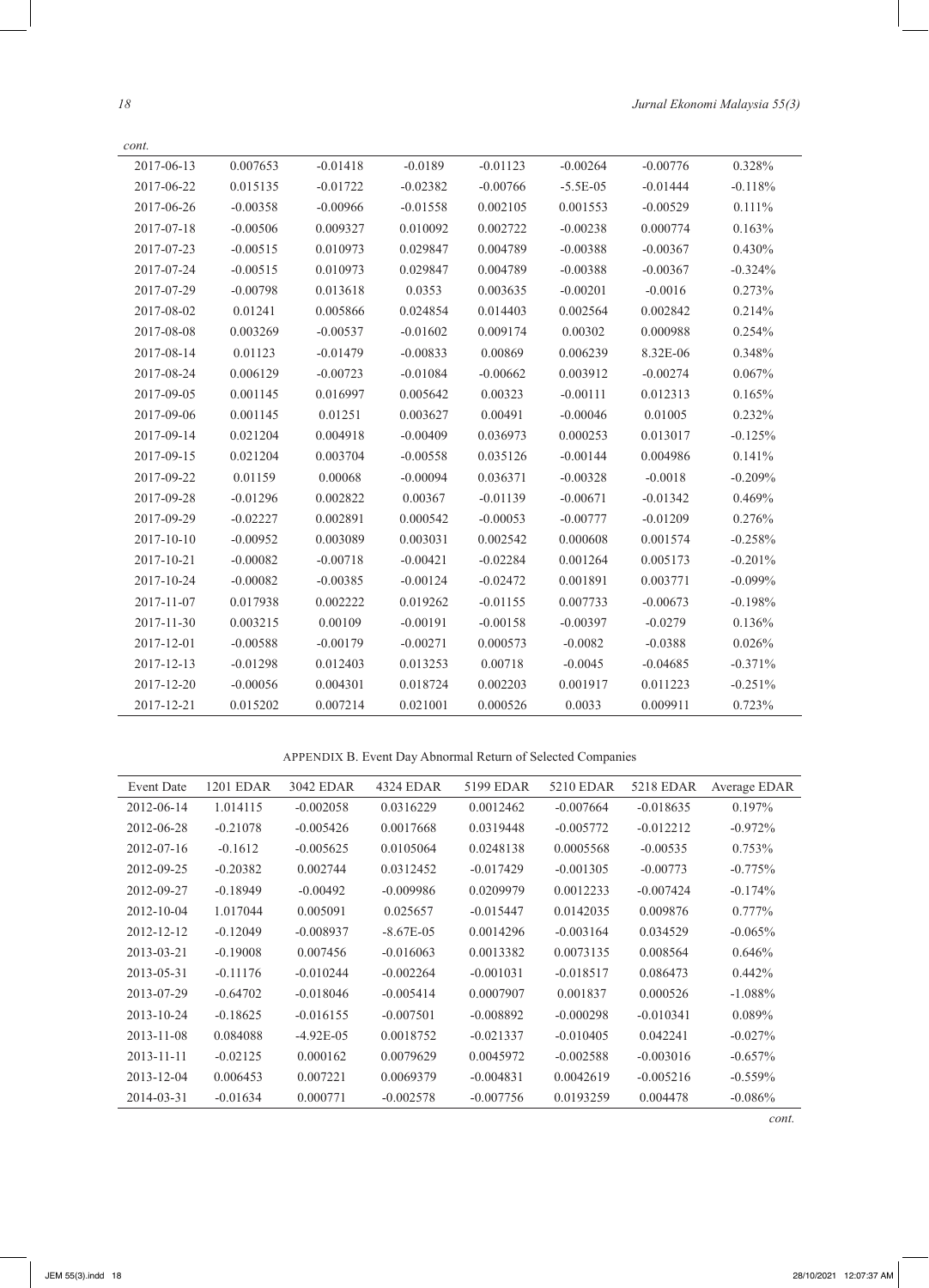*The Impact of News Sentiment on the Stock Market Fluctuation: The Case of Selected Energy Sector 19*

| cont.      |            |             |             |             |             |             |           |
|------------|------------|-------------|-------------|-------------|-------------|-------------|-----------|
| 2014-04-30 | 0.004405   | 0.002312    | 0.0011833   | 0.0011866   | $-0.000537$ | $-0.004736$ | $-0.188%$ |
| 2014-06-11 | 0.000893   | $-0.002814$ | 0.0003222   | 0.0095675   | $-0.008064$ | 0.034435    | 0.540%    |
| 2014-06-24 | 0.128316   | $-0.010496$ | 0.0003238   | 0.0094792   | 0.0008738   | $-0.001695$ | 0.256%    |
| 2014-07-18 | 0.005783   | 0.00625     | $-0.0079$   | $-0.005326$ | $-0.002445$ | $-0.009096$ | $-0.403%$ |
| 2014-09-16 | $-0.02946$ | 0.000322    | 0.0046202   | 0.0078953   | $-0.02431$  | $-0.001508$ | $-0.908%$ |
| 2014-10-02 | 0.001835   | 0.011599    | 0.0086135   | 0.0086008   | $-0.023228$ | $-0.027916$ | $-0.783%$ |
| 2014-11-27 | $-0.04452$ | $-0.010906$ | 0.0014429   | 0.0102636   | $-0.04955$  | $-0.036282$ | $-1.630%$ |
| 2015-02-05 | $-0.05028$ | 0.026597    | $-0.013806$ | $-0.008894$ | $-0.038094$ | $-0.023923$ | $-1.656%$ |
| 2015-06-04 | 0.002107   | $-0.006312$ | $-0.000146$ | 0.1072304   | 0.0026234   | $-0.017843$ | 0.296%    |
| 2015-06-05 | $-0.02289$ | $-0.049947$ | $-0.052355$ | 0.0232729   | $-0.013094$ | $-0.006869$ | 0.364%    |
| 2015-06-24 | 0.080803   | $-0.002239$ | $-0.002063$ | 0.0075871   | 0.020046    | 0.008346    | 1.037%    |
| 2015-07-30 | 0.001332   | $-0.001324$ | $-0.000169$ | $-0.002221$ | 0.0212118   | 0.032325    | 1.014%    |
| 2015-09-01 | 0.011368   | $-0.021571$ | 0.0060867   | $-0.006051$ | $-0.009733$ | 0.05166     | 1.262%    |
| 2015-09-08 | 0.088181   | 0.000632    | $-0.002819$ | $-0.004289$ | 0.0069671   | 0.033175    | 0.583%    |
| 2015-12-04 | 0.004079   | 0.031915    | $-0.006562$ | 0.1293083   | $-0.013852$ | $-0.010905$ | $-0.542%$ |
| 2015-12-18 | 0.004479   | $-0.023732$ | 0.0046812   | $-0.015821$ | $-0.021847$ | $-0.030406$ | $-1.200%$ |
| 2016-03-21 | $-0.00062$ | 0.014382    | 0.0166574   | $-0.011079$ | 0.0062615   | $-0.016989$ | $-0.230%$ |
| 2016-06-02 | 0.003233   | $-0.008135$ | 0.0201293   | $-0.021226$ | 0.0228108   | 0.022545    | 1.159%    |
| 2016-06-22 | 0.052641   | 0.011543    | 0.0032159   | 0.0272106   | 0.0386753   | $-0.004298$ | 0.127%    |
| 2016-06-30 | $-0.04334$ | 0.012005    | 0.000284    | $-0.000542$ | 0.0247192   | 0.017059    | 0.717%    |
| 2016-08-01 | 0.004276   | $-0.006504$ | 0.0104457   | $-0.001484$ | $-0.000392$ | 0.006226    | 0.726%    |
| 2016-08-04 | $-0.0025$  | 0.001594    | $-0.006537$ | $-0.003278$ | $-0.002419$ | 0.008189    | $-0.320%$ |
| 2016-08-08 | 0.000528   | 0.041281    | 0.0002821   | $-0.002491$ | 0.0042651   | $-0.000255$ | 0.081%    |
| 2016-09-05 | $-0.00091$ | $-0.008592$ | 0.0030128   | $-0.004206$ | 0.005442    | 0.016092    | $-0.154%$ |
| 2016-09-06 | 0.000495   | 0.011919    | 0.003146    | $-0.001289$ | $-0.004321$ | 0.004484    | 0.385%    |
| 2016-09-09 | 0.000846   | $-0.010457$ | 0.003121    | $-0.022007$ | $-0.012374$ | 0.003581    | $-0.320%$ |
| 2016-09-26 | 0.060226   | $-0.004203$ | 0.0009452   | $-0.026802$ | $-0.006629$ | $-0.022448$ | 0.261%    |
| 2016-09-28 | 0.003254   | $-0.004584$ | $-0.00316$  | $-0.002038$ | $-0.005247$ | $-0.016043$ | $-0.590%$ |
| 2016-10-14 | 0.008288   | 0.010913    | $-0.00012$  | $-0.019835$ | $-0.002146$ | $-0.013504$ | $-0.309%$ |
| 2016-10-18 | 0.067117   | $-0.001946$ | 0.0035945   | $-0.020668$ | 0.0038812   | $-0.005122$ | 1.174%    |
| 2016-10-19 | 0.004617   | 0.02312     | $-7.81E-06$ | $-0.027931$ | 0.0176016   | $-0.008058$ | 0.339%    |
| 2016-10-24 | 0.004617   | $-0.018578$ | 0.0002115   | 0.1683041   | $-0.014303$ | $-0.006419$ | $-0.682%$ |
| 2016-10-26 | 0.002828   | $-0.022724$ | $-6.4E-06$  | 0.0071364   | 0.0022298   | $-0.008608$ | $-0.261%$ |
| 2016-10-29 | 0.084284   | $-0.01835$  | 0.0002107   | 0.0069153   | 0.0165663   | $-0.001996$ | $-0.262%$ |
| 2016-11-02 | $-0.08042$ | $-0.010105$ | $-0.003383$ | $-0.048211$ | $-0.004678$ | $-0.006614$ | $-0.138%$ |
| 2016-11-05 | 0.011343   | $-0.003915$ | $-0.003274$ | 0.0348384   | 0.0089653   | $-0.00158$  | 0.267%    |
| 2016-11-07 | 0.011343   | $-0.003915$ | $-0.003274$ | 0.0348384   | 0.0089653   | $-0.00158$  | $-0.046%$ |
| 2016-11-08 | 0.008565   | $-0.001362$ | 0.0001036   | $-0.016584$ | 0.0151236   | 0.011192    | $-0.059%$ |
| 2016-11-17 | 0.01202    | $-0.003933$ | 0.0005415   | $-0.070692$ | $-0.030375$ | $-0.006221$ | $-0.538%$ |
| 2016-11-19 | 0.011768   | 0.001333    | 0.0069407   | 0.082834    | 0.0030376   | 0.009272    | 0.186%    |
| 2016-11-21 | 0.011768   | 0.001333    | 0.0069407   | 0.082834    | 0.0030376   | 0.009272    | $-0.079%$ |
| 2016-11-30 | 0.095933   | $-0.002537$ | $-0.003094$ | $-0.005547$ | $-0.021856$ | 0.025817    | $-0.505%$ |
| 2016-12-10 | 0.111192   | $-0.005781$ | 0.0215899   | 0.0253843   | 0.0417325   | 0.040528    | 1.111%    |
| 2016-12-13 | 0.111192   | $-0.005781$ | 0.0215899   | 0.0253843   | 0.0417325   | 0.040528    | 1.327%    |
| 2016-12-14 | 0.014222   | 0.010745    | 0.0099591   | 0.0760224   | 0.0152083   | $-0.01616$  | 0.263%    |
|            |            |             |             |             |             |             | cont.     |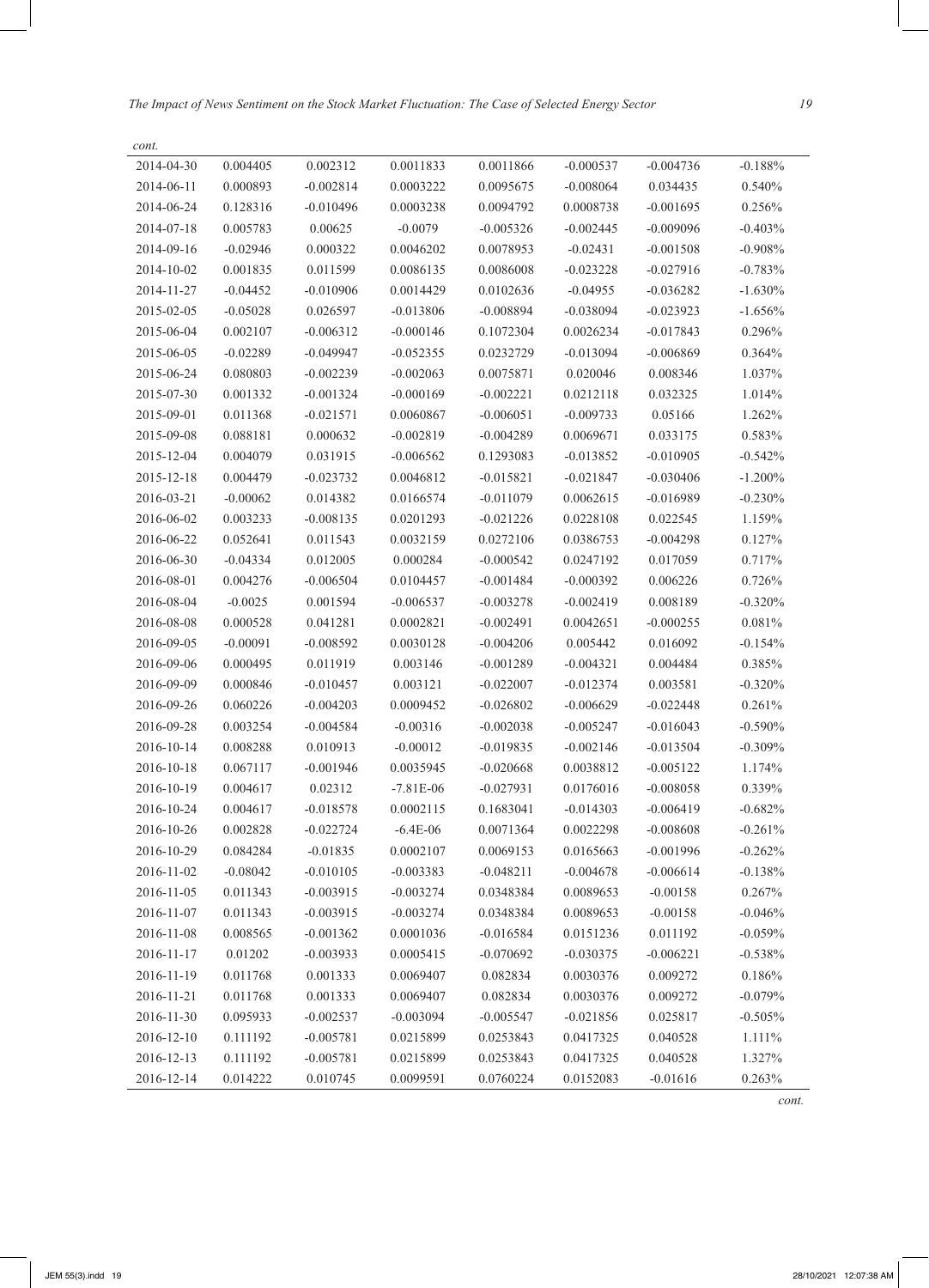*20 Jurnal Ekonomi Malaysia 55(3)*

| cont.      |            |             |             |             |             |             |            |
|------------|------------|-------------|-------------|-------------|-------------|-------------|------------|
| 2016-12-15 | 0.012261   | $-0.011181$ | 0.0059491   | 0.0430245   | $-0.009391$ | 0.001943    | $-0.177%$  |
| 2016-12-16 | $-0.08198$ | 0.007446    | 0.0144779   | $-0.013259$ | 0.0153357   | 0.015037    | 0.522%     |
| 2017-01-08 | 0.045427   | $-0.011546$ | 0.0868888   | 0.0776123   | 0.0014396   | $-0.009864$ | $-0.802%$  |
| 2017-01-11 | $-0.07562$ | $-0.011504$ | 0.0047275   | 0.0234743   | $-0.009949$ | $-0.028871$ | $-1.302\%$ |
| 2017-01-14 | $-0.14189$ | 0.009816    | $-0.017423$ | $-0.097222$ | $-0.018735$ | $-0.024049$ | $-0.499%$  |
| 2017-01-17 | 0.052684   | 0.015094    | 0.0082066   | 0.0579329   | 0.0030903   | 0.000146    | $-0.312%$  |
| 2017-01-22 | $-0.01575$ | 0.017386    | $-0.00078$  | $-0.009313$ | $-0.038016$ | $-0.005586$ | $-0.489%$  |
| 2017-02-07 | $-0.0135$  | 0.035348    | 0.0330739   | $-0.020266$ | 0.0075415   | $-0.029778$ | $-0.149%$  |
| 2017-02-08 | $-0.12461$ | 0.0042      | 0.0308902   | $-0.028607$ | $-0.01742$  | 0.01928     | 0.778%     |
| 2017-02-14 | $-0.01461$ | 0.02531     | $-0.010445$ | $-0.030646$ | 0.0145233   | 0.018763    | 0.776%     |
| 2017-02-15 | $-0.01935$ | $-0.007894$ | $-0.014309$ | $-0.040619$ | $-0.022195$ | $-0.008664$ | $-0.897%$  |
| 2017-02-21 | $-0.07024$ | $-0.055544$ | 0.0215682   | 0.0090715   | 0.0027841   | $-0.004173$ | $-0.118%$  |
| 2017-02-24 | $-0.06315$ | 0.006467    | $-0.036376$ | 0.0008183   | $-0.035932$ | 0.010898    | $-1.091%$  |
| 2017-03-06 | $-0.06613$ | $-0.012712$ | $-0.010598$ | 0.0079506   | $-0.019808$ | 0.006669    | $-0.126%$  |
| 2017-03-10 | 0.067923   | $-0.039992$ | $-0.043194$ | $-0.058326$ | $-0.012845$ | $-0.052407$ | $-1.628%$  |
| 2017-03-11 | $-0.06779$ | $-0.027987$ | $-0.026709$ | $-0.04662$  | $-0.026607$ | 0.005256    | $-1.628%$  |
| 2017-03-16 | 0.000939   | $-0.001643$ | 0.0002622   | 0.0106862   | 0.0233655   | 0.037944    | 0.977%     |
| 2017-03-26 | 0.000919   | $-0.01599$  | $-0.009066$ | $-0.030435$ | $-0.032999$ | $-0.008952$ | $-0.845%$  |
| 2017-04-04 | 0.003184   | $-0.004898$ | 0.0020224   | $-0.012452$ | 0.0107339   | 0.068925    | 1.183%     |
| 2017-04-11 | 0.00537    | $-0.022511$ | $-0.00851$  | 0.0034053   | 2.323E-05   | 0.029315    | 0.841%     |
| 2017-04-24 | $-0.00125$ | $-0.001362$ | $-0.000807$ | 0.0019794   | $-0.009505$ | 0.004282    | 0.593%     |
| 2017-04-27 | $-0.06776$ | $-0.002569$ | $-0.012017$ | $-0.009074$ | $-0.007807$ | $-0.009237$ | $-0.182%$  |
| 2017-04-28 | 0.070337   | 0.027537    | $-0.00805$  | $-0.009884$ | $-0.007873$ | 0.004102    | $-0.411%$  |
| 2017-05-22 | 0.080549   | $-0.013303$ | 0.0315373   | 0.033242    | 0.0057952   | 0.019975    | 1.383%     |
| 2017-05-24 | 0.001062   | $-0.001952$ | 8.442E-05   | $-0.033301$ | $-0.007935$ | 0.003016    | $-0.899\%$ |
| 2017-05-25 | 0.001221   | $-0.011633$ | 0.0824571   | $-0.010072$ | 0.0055591   | 0.00374     | 0.335%     |
| 2017-05-31 | $-0.07829$ | $-0.032903$ | $-0.062612$ | 0.1341881   | 0.0476086   | $-0.05332$  | $-0.325%$  |
| 2017-06-01 | 0.005775   | 0.027194    | 0.0514412   | 0.0126463   | $-0.00614$  | 0.018126    | 0.350%     |
| 2017-06-09 | 0.003498   | $-0.011343$ | $-0.031945$ | $-0.024487$ | 0.0134242   | 0.041248    | 1.332%     |
| 2017-06-13 | 0.006276   | $-0.005424$ | $-0.010179$ | $-0.002039$ | 0.0002636   | 0.00712     | 0.060%     |
| 2017-06-22 | 0.006182   | $-0.040705$ | $-0.059848$ | $-0.014513$ | $-0.013372$ | $-0.024094$ | $-1.611%$  |
| 2017-06-26 | 0.003311   | $-0.003527$ | $-0.016966$ | $-0.011893$ | $-0.019689$ | 0.002797    | 1.093%     |
| 2017-07-18 | 0.001554   | 0.026526    | 0.0113134   | $-0.022633$ | 0.0019522   | 0.005169    | 0.241%     |
| 2017-07-23 | 0.001465   | $-0.010736$ | 0.0189674   | $-0.007515$ | 0.0011033   | $-0.003855$ | $-1.130%$  |
| 2017-07-24 | 0.001465   | $-0.010736$ | 0.0189674   | $-0.007515$ | 0.0011033   | $-0.003855$ | $-1.130%$  |
| 2017-07-29 | $-0.00136$ | 0.015884    | 0.139932    | 0.0035667   | 0.0090175   | $-0.002166$ | 0.036%     |
| 2017-08-02 | 0.001667   | 0.021327    | 0.0523676   | 0.0032486   | 0.0103885   | 0.012916    | 0.897%     |
| 2017-08-08 | 0.101616   | $-0.047645$ | $-0.025278$ | 0.1107161   | 0.0096027   | 0.012509    | 0.348%     |
| 2017-08-14 | 0.001313   | $-0.015099$ | $-0.042925$ | 0.0229508   | 0.0304359   | 0.014832    | 1.233%     |
| 2017-08-24 | $-0.09571$ | 0.000174    | $-0.007748$ | 0.0097465   | $-0.004932$ | $-0.003153$ | $-0.807%$  |
| 2017-09-05 | 0.001145   | 0.032586    | 0.0110566   | $-0.024927$ | $-0.000544$ | 0.024739    | 0.646%     |
| 2017-09-06 | 0.001145   | 0.024561    | 0.0097557   | 0.047252    | 0.000123    | 0.046013    | 0.873%     |
| 2017-09-14 | 0.001751   | 0.006515    | $-0.005498$ | $-0.012644$ | 0.0119936   | 0.015152    | 0.934%     |
| 2017-09-15 | 0.101751   | $-0.014026$ | $-0.008359$ | 0.0313859   | 0.0181117   | 0.051228    | 1.102%     |
| 2017-09-22 | $-0.00098$ | $-0.002091$ | $-0.001248$ | $-0.003494$ | $-0.002183$ | $-0.000649$ | $-1.215%$  |

*cont.*